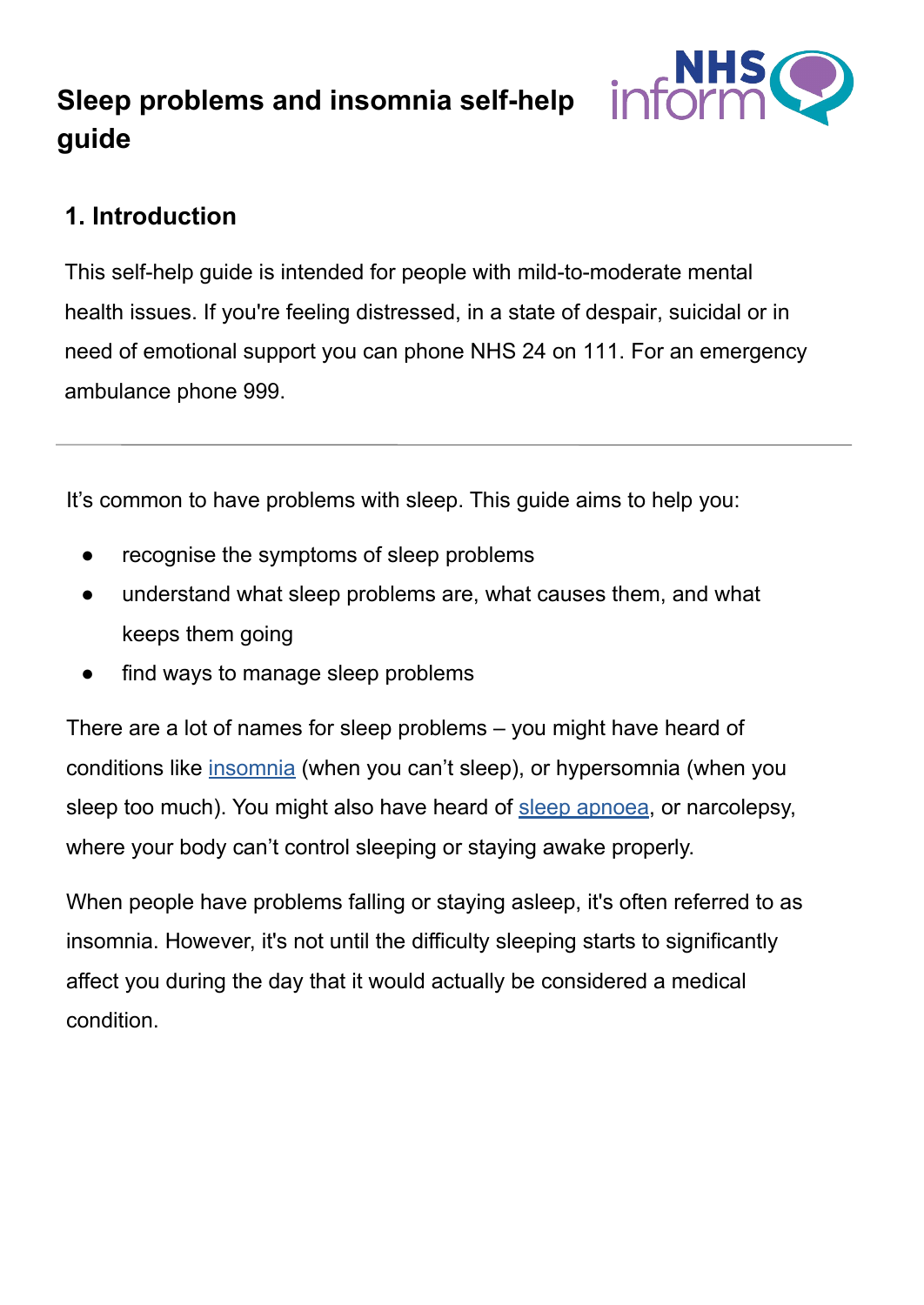Sleep problems can be caused by a range of conditions or circumstances. This guide is for anyone who's struggling with sleep, regardless of how severe those problems are. If you're concerned you might have one of the conditions mentioned above, make an appointment with your GP. You can find contact information in [Scotland's Service Directory.](https://www.nhsinform.scot/scotlands-service-directory/gp-practices)

## **How to use the sleep problems self-help guide**

Working through this guide can take around 30 to 40 minutes, but you should feel free to work at your own pace.

To type in a graphic or diary, click or tap the part you'd like to fill in and use your keyboard as usual.

You can save and print this PDF guide on your device at any time.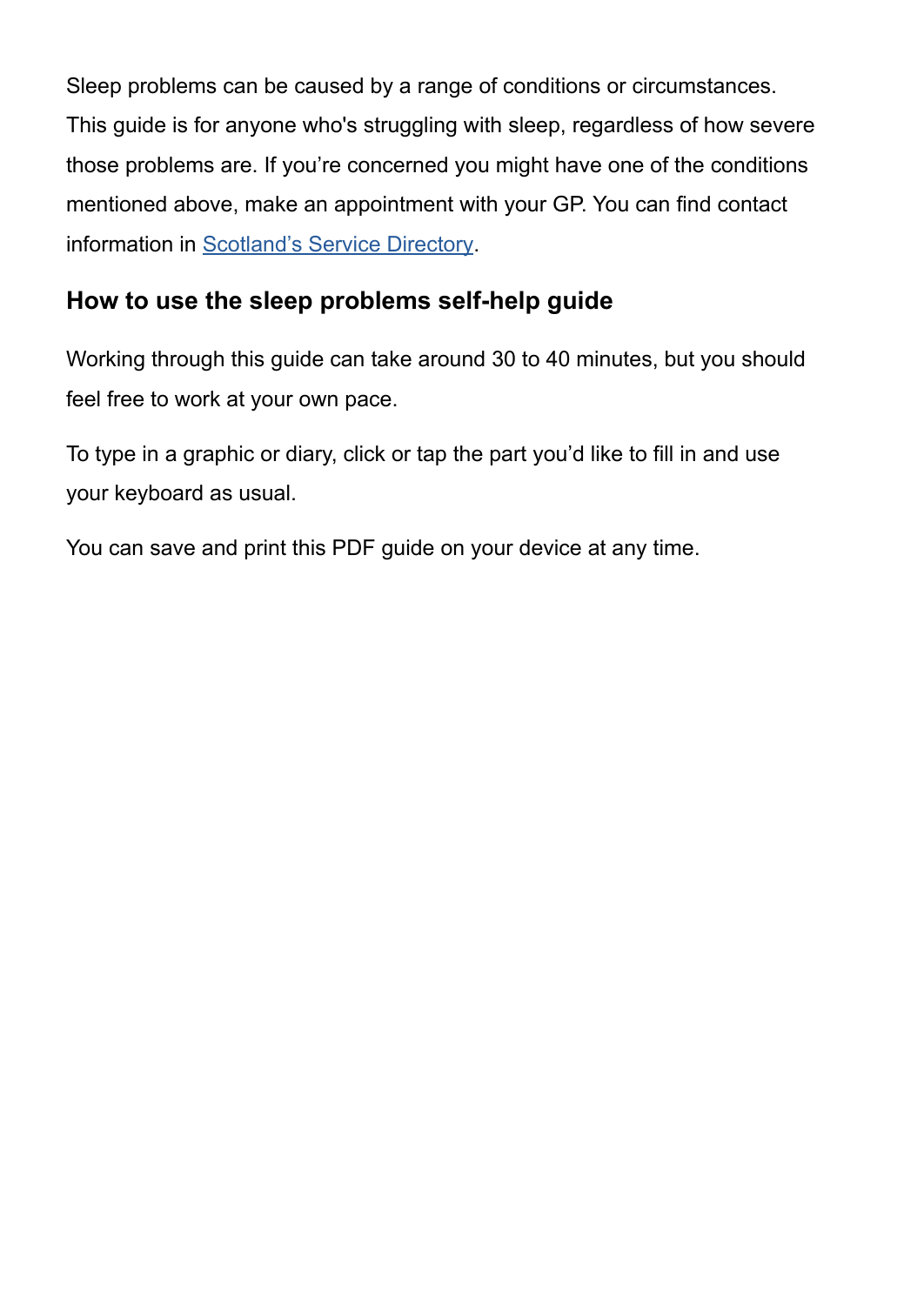# **2. Symptoms of a sleep problem**

There are some symptoms that are common to experience if you're struggling with sleep.

## **Do you have a sleep problem?**

Do you think you're not getting enough sleep?

Do you have trouble getting to sleep or staying asleep?

Are you frequently tired during the day?

If you're having sleep problems, you might recognise the symptoms and feelings described below.

#### **How your body might feel**

- tired/exhausted
- restless
- lacking energy
- weak/heavy  $-$  as if you can't get out of bed

#### **Thoughts you might have**

- "I'm never going to get enough sleep."
- "I'm going to have a terrible day tomorrow."
- "I'll be awake all night."
- "I'll fall asleep at work and get in trouble."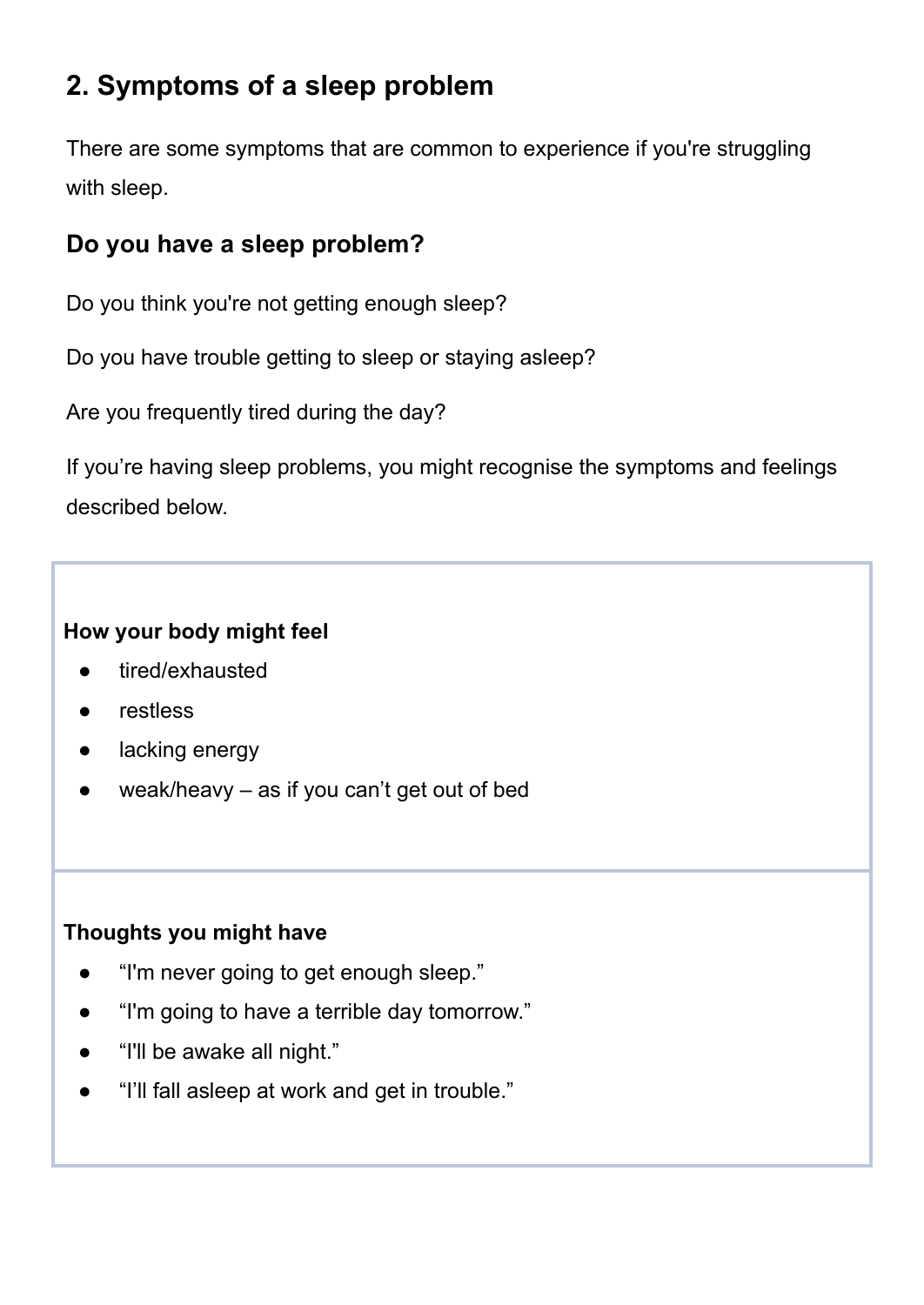#### **Feelings you might have**

- so tired it makes you feel upset or depressed
- tense or stressed
- irritable or short-tempered
- angry or impatient
- worried

#### **Things you might do**

- try to catch up on sleep during the day
- watch TV or use your phone in bed to pass the time
- lie awake in bed at night
- check the time a lot during the night
- smoke (cannabis or nicotine) hoping it will help you relax
- drink alcohol hoping it will help you sleep

#### **How your life might be affected**

- you might have an irregular sleep pattern, with no real routine
- you might have difficulty concentrating
- it might be hard to motivate yourself to start your day
- you might not want to spend time with friends and family

If you recognise these symptoms it's likely you're having a problem with your sleep.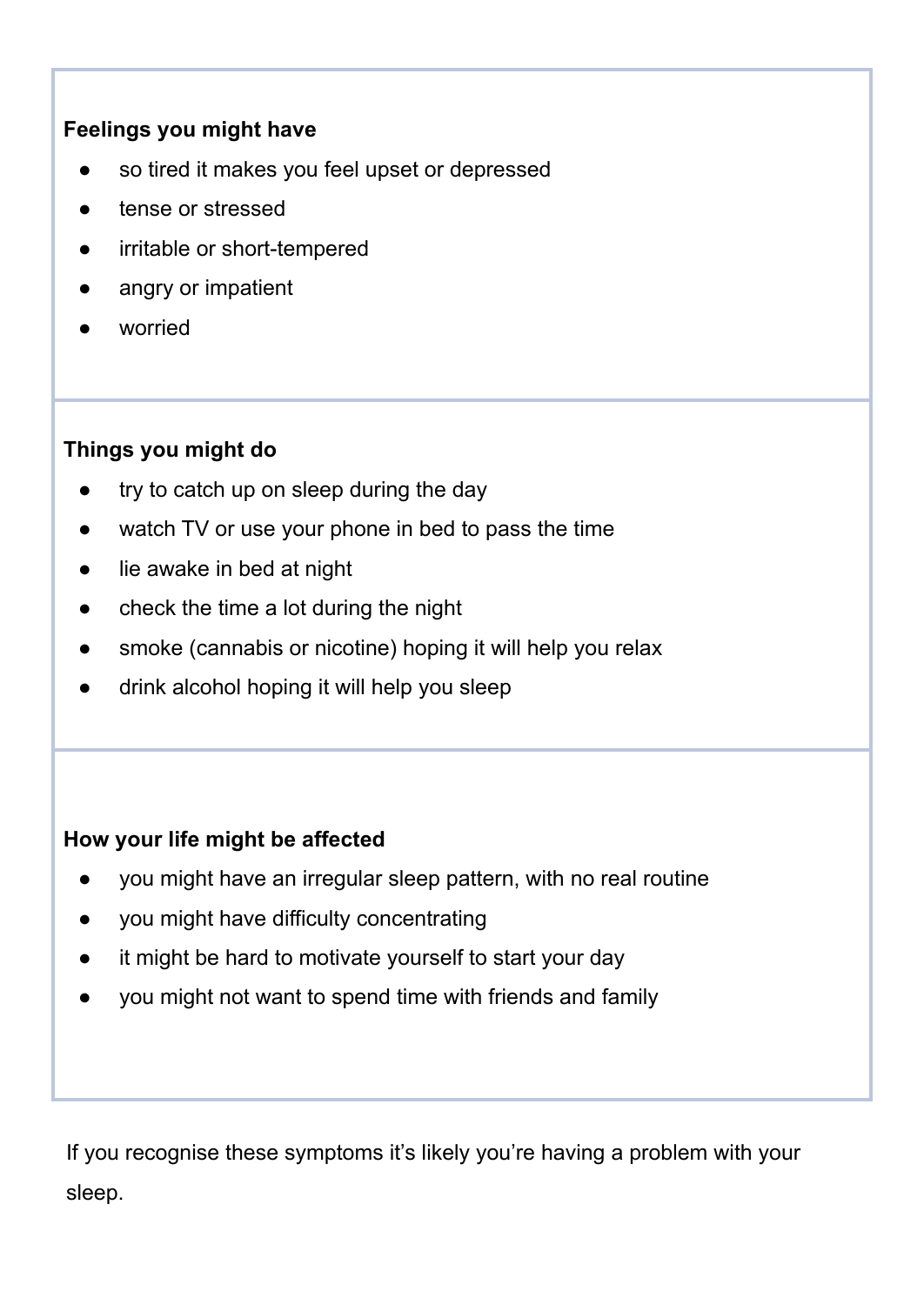# **3. Understanding sleep**

Sleep is vital for our minds and bodies – while we sleep, our brains process memories and our bodies heal and grow.

There are different types and stages of sleep that we cycle through during the night, in what's called the sleep cycle. These phases of sleep are all important in different ways.

- 1. Non-Rapid Eye Movement (NREM) 1 this is very light sleep. You might jerk or twitch during this stage.
- 2. NREM 2 this is when your body gets ready for deep sleep.
- 3. NREM 3 and 4 deeper sleep. This is the sleep stage that provides the most rest for your body and mind.
- 4. REM (Rapid Eye Movement) This is the stage where your eyelids flutter, which is where it gets its name. It's during this stage that you dream, and it's very important for mental and emotional health and development.

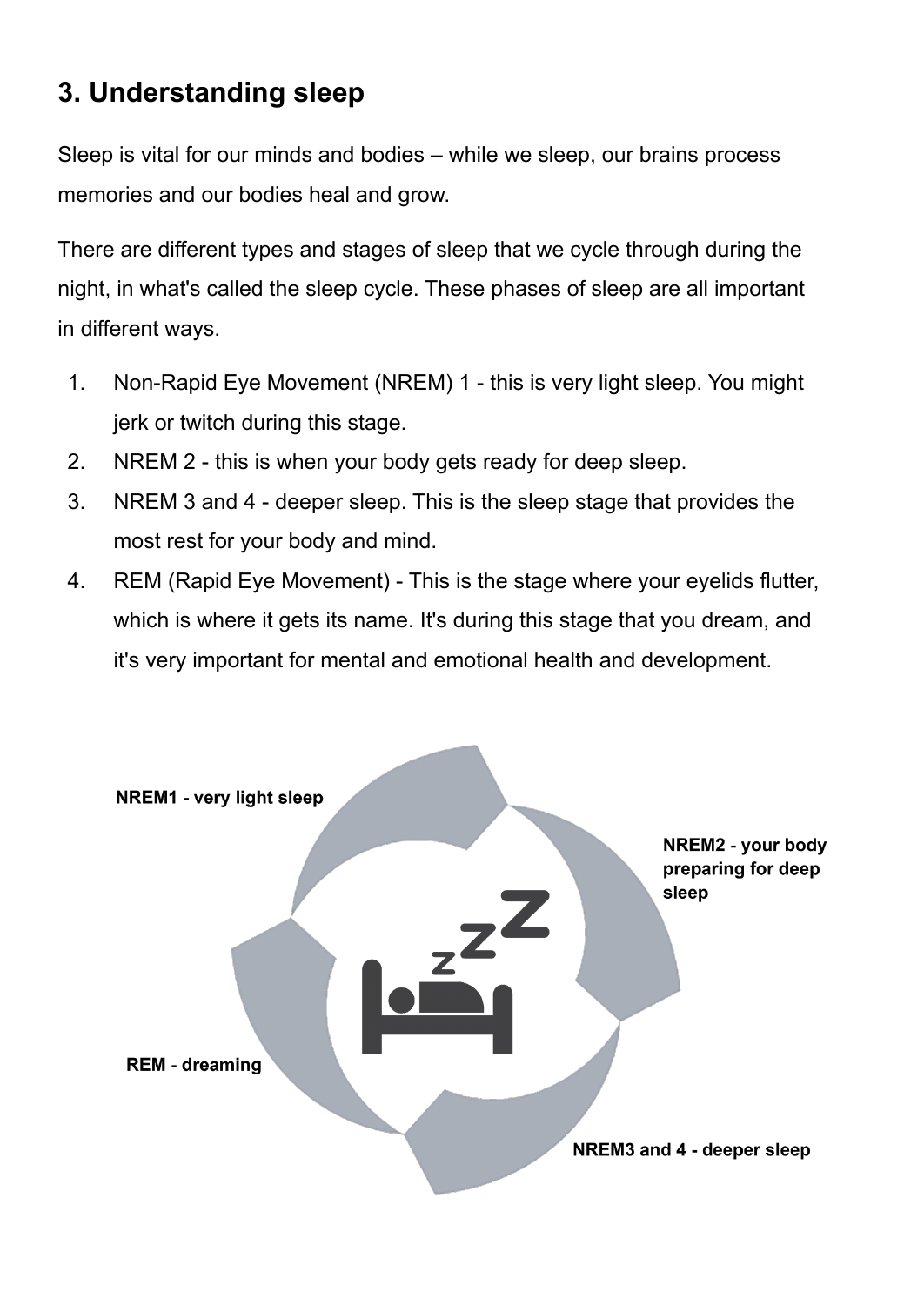It takes around an hour and a half to go through 1 sleep cycle with all of the above stages. For a good night's sleep, you should go through the cycle 4 or 5 times.

You'll find more information on this on [the Sleep C](https://thesleepcharity.org.uk/information-support/adults/sleep-hub/sleep-patterns/)harity website.

It can be difficult to judge whether you're getting enough sleep, because different people need different amounts. It depends on things like your age and how active you are.

If you aren't feeling good during the day, and you're experiencing symptoms like the ones in the previous section, you might not be getting enough sleep. This guide can help you learn about the problem and take steps to get more sleep.

### **Making sense of sleep problems**

It's very common to have problems with sleep, whether it goes on for a long time or only affects you briefly. As mentioned before, sleep problems can have a variety of causes.

There are 3 common types of sleep problem:

- problems getting to sleep lying awake and not being able to fall asleep
- problems staying asleep  $-$  waking up earlier than you want to or waking up during the night
- poor quality sleep you sleep, but don't wake up feeling refreshed or rested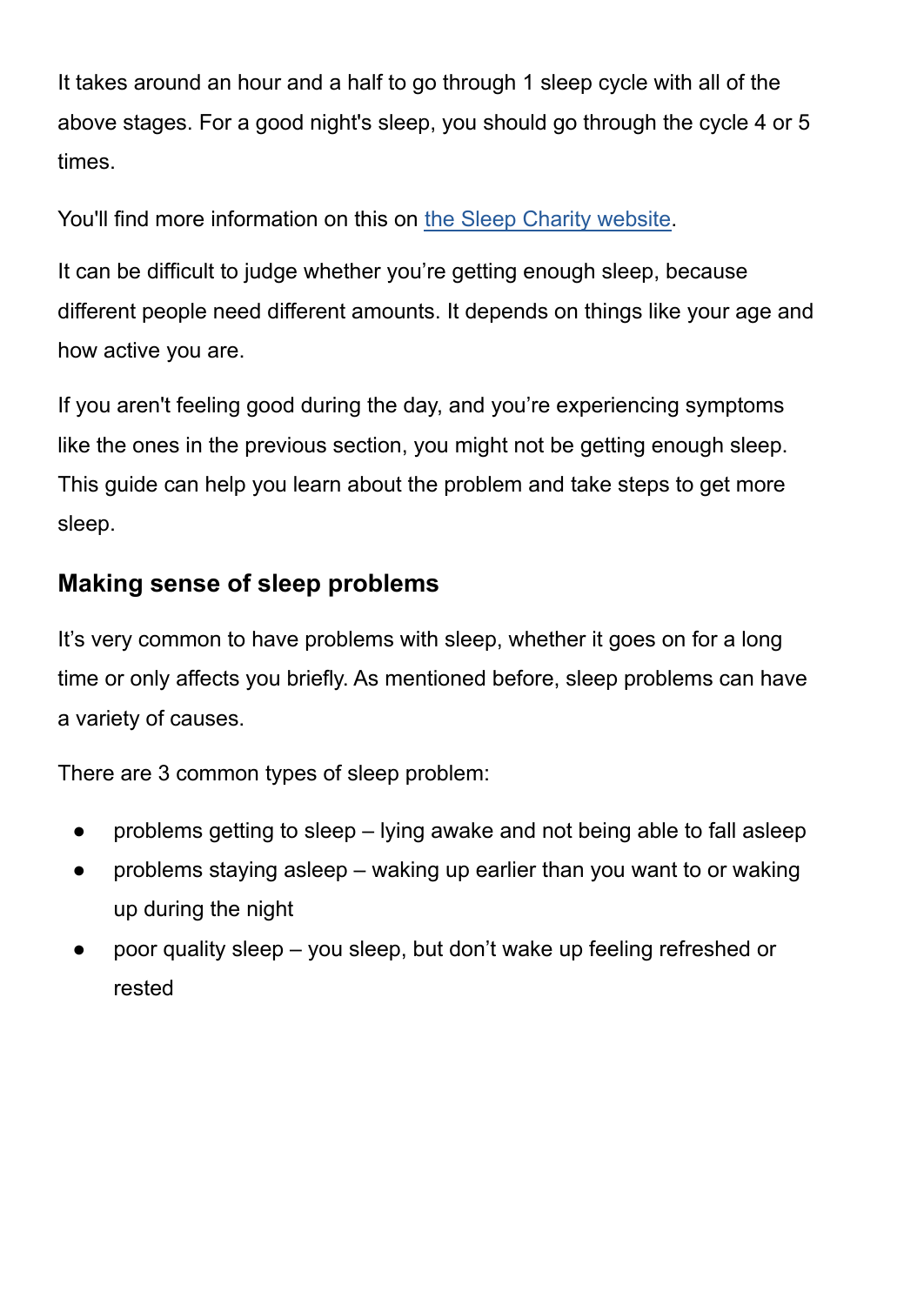# **4. What causes sleep problems?**

People can experience sleep problems for lots of different reasons. Here are a few examples:

### **Life changes**

Big changes in your life, like moving house, getting a new job, or having a baby, can change your routine and sleep pattern. These changes can also lead you to spend more time thinking, and feeling positive or negative emotions (including excitement or worry). All of this can make it harder to fall asleep and stay asleep.

When these big changes are negative, like the end of a relationship or a bereavement, it can affect your mental health. This can then impact your sleep.

### **Mental health problems**

A number of mental health conditions have an effect on sleep. These include:

- [depression,](https://www.nhsinform.scot/illnesses-and-conditions/mental-health/depression) which can cause you to sleep too much, or not enough
- [anxiety,](https://www.nhsinform.scot/illnesses-and-conditions/mental-health/anxiety) which can make it difficult to 'switch off' and relax, making it harder to fall asleep or stay asleep
- conditions like [post-traumatic stress disorder \(PTSD\)](https://www.nhsinform.scot/illnesses-and-conditions/mental-health/post-traumatic-stress-disorder-ptsd), which can make it harder to feel safe and fall asleep
- people dealing with difficulties after experiencing trauma can also have nightmares, leading to disturbed sleep

Sleep and mental health can be closely linked - any mental health condition can affect your sleep. Similarly, dealing with sleep problems can cause difficulties with your mental health. If you think you're experiencing a mental health issue, look at the other mental health self-help guides on NHS inform, or contact your GP. You can find information on local services in [Scotland's Service Directory.](https://www.nhsinform.scot/scotlands-service-directory/health-and-wellbeing-services?sortby=_distance&sortdir=Asc&svctype=15)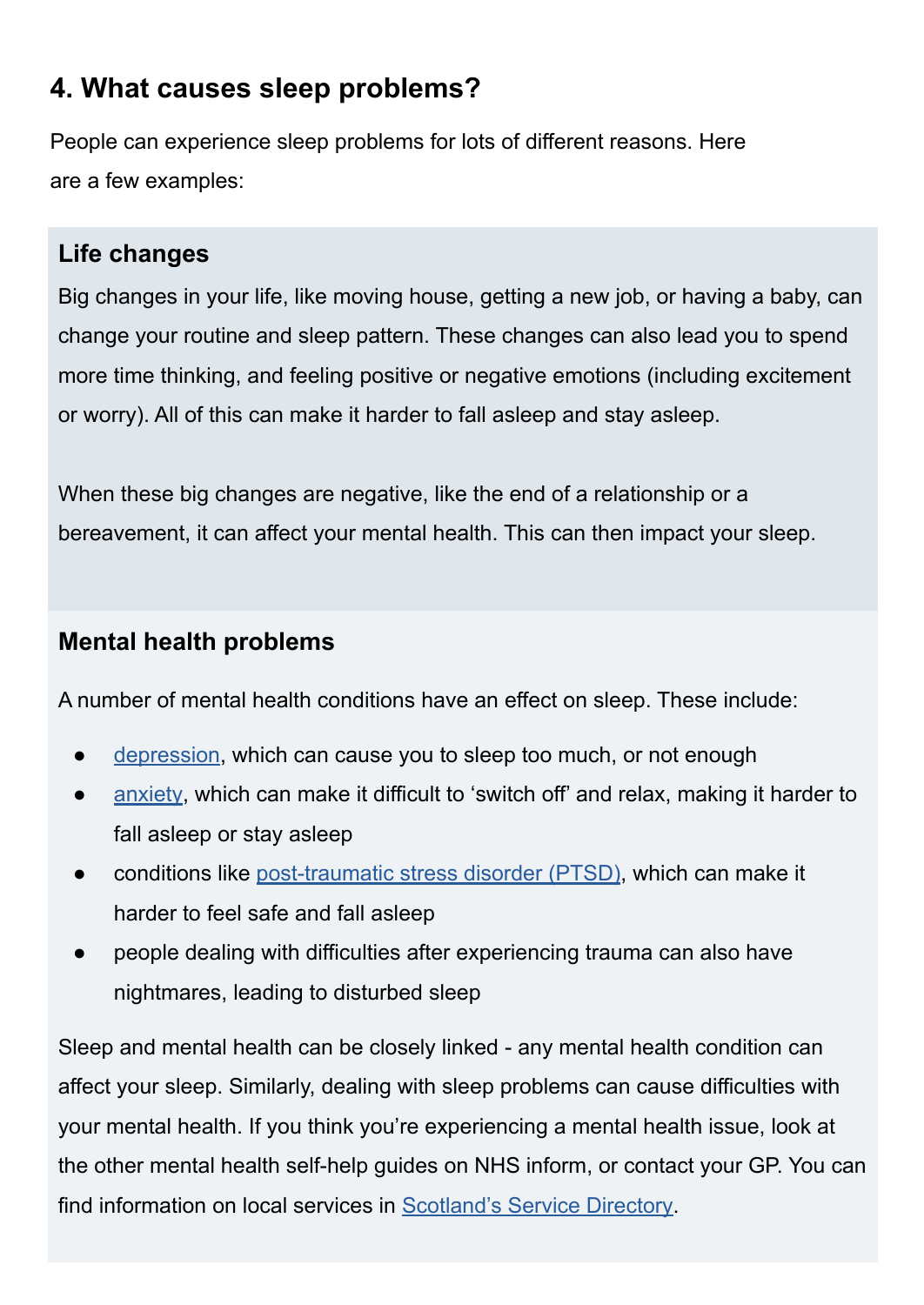## **Physical health problems**

Physical health issues that can cause problems with sleep include:

- pain – [chronic pain,](https://www.nhsinform.scot/illnesses-and-conditions/brain-nerves-and-spinal-cord/chronic-pain) or [temporary pain from an injury or illness,](https://www.nhsinform.scot/illnesses-and-conditions/muscle-bone-and-joints) can make it harder to sleep
- bladder or bowel problems like overactive bladder, interstitial cystitis (IC), [irritable bowel syndrome \(IBS\),](https://www.nhsinform.scot/illnesses-and-conditions/stomach-liver-and-gastrointestinal-tract/irritable-bowel-syndrome-ibs) or [inflammatory bowel disease \(IBD\)](https://www.nhsinform.scot/illnesses-and-conditions/stomach-liver-and-gastrointestinal-tract/crohns-disease) can cause difficulty with sleep, as people with these issues often have to wake up and use the toilet at night
- more temporary problems with your bladder or bowels, like a [urinary tract](https://www.nhsinform.scot/illnesses-and-conditions/kidneys-bladder-and-prostate/urinary-tract-infection-uti) [infection \(UTI\)](https://www.nhsinform.scot/illnesses-and-conditions/kidneys-bladder-and-prostate/urinary-tract-infection-uti) or conditions like [norovirus](https://www.nhsinform.scot/illnesses-and-conditions/infections-and-poisoning/norovirus), can have the same effect over a shorter period of time
- conditions that cause mobility issues, like [Parkinson's disease](https://www.nhsinform.scot/illnesses-and-conditions/brain-nerves-and-spinal-cord/parkinsons-disease) or [arthritis](https://www.nhsinform.scot/illnesses-and-conditions/muscle-bone-and-joints/conditions/arthritis), make it more difficult to get comfortable and change position. This leads to disrupted sleep and increased pain

### **Medicines and other health concerns**

Other things related to physical health issues can also affect your sleep.

For example, some medications can make it difficult to sleep, while others can cause you to sleep for longer or experience disturbed sleep (such as nightmares or vivid dreams). Some medications, like anti-depressants or painkillers, can make you feel 'groggy' or disoriented in the morning, and make it hard to feel awake.

If you're having trouble with sleep as a result of a medication, talk to your [pharmacist](https://www.nhsinform.scot/scotlands-service-directory/pharmacies) – they can offer advice on reducing its effect on your sleep.

It's also possible that a combination of the issues above is affecting your sleep.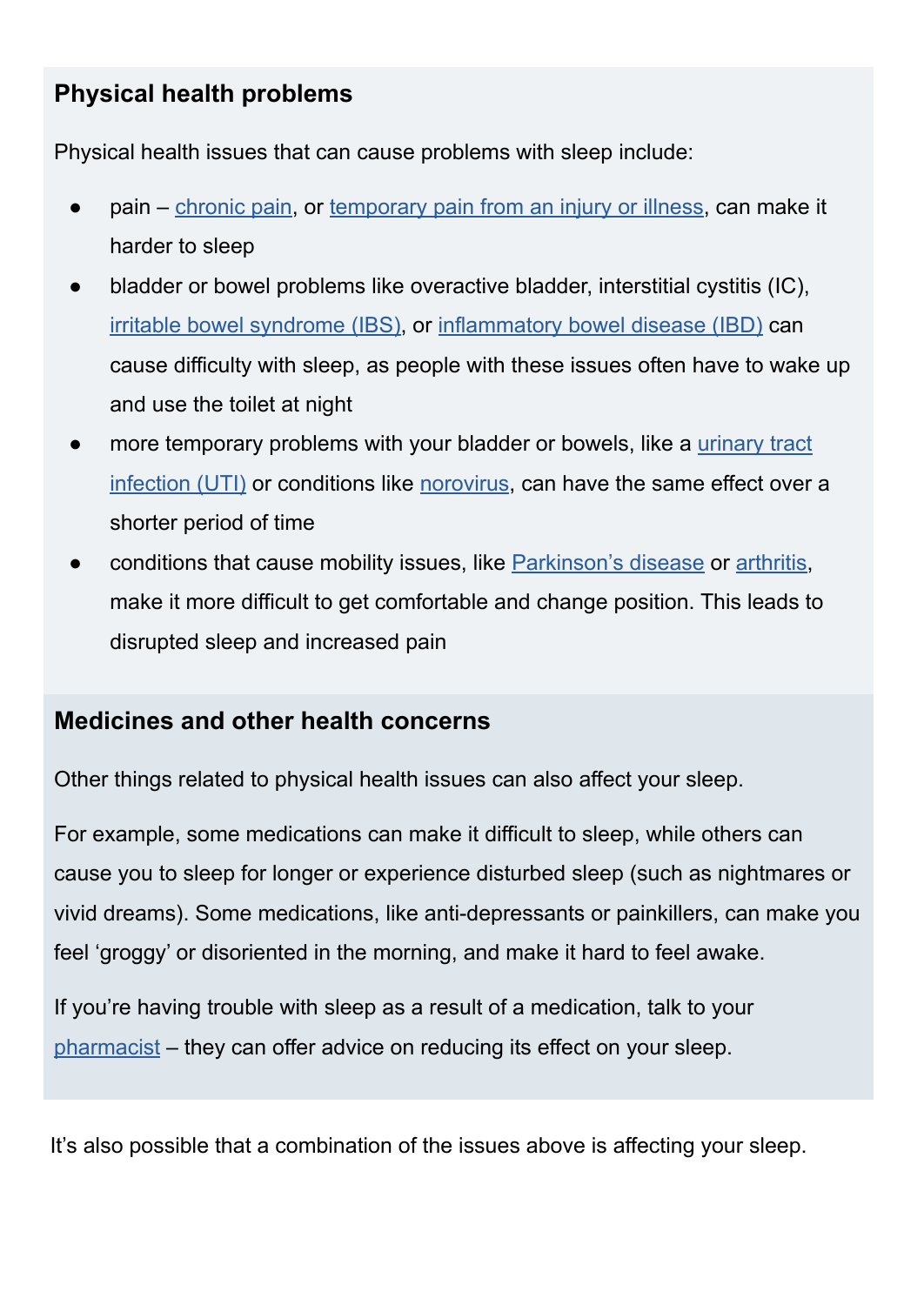# **5. What keeps sleep problems going?**

Often sleep problems keep going due to thoughts, feelings and behaviours. This can mean that, through no fault of your own, you might create habits that end up affecting sleep. These can include:

Predicting that you won't sleep well even before you go to bed – this can lead to a 'self-fulfilling prophecy' where you think you'll be awake anyway, so you might do things like use your phone in bed. If you expect to sleep well, you're more likely to go to bed and settle in, ready for sleep, so you fall asleep faster.

Going to bed when you don't feel sleepy. It might seem like a good idea to do this if you're trying to catch up on sleep, but your body might not be ready to sleep at that time.

If you go to bed and lie awake, or spend a lot of time in your bedroom doing things other than sleeping, your brain can start to associate being in bed with being awake. This makes it harder for your body and mind to relax and fall asleep when you get into bed.

When you wake up in the night and can't get back to sleep, doing things that stimulate your mind or body (e.g.: working, watching TV, drinking tea or coffee). This will also cause your brain to associate being in bed with being awake.

Repeatedly checking the time to see how long you've been awake – this can make you feel more anxious, so it's harder to relax and get to sleep.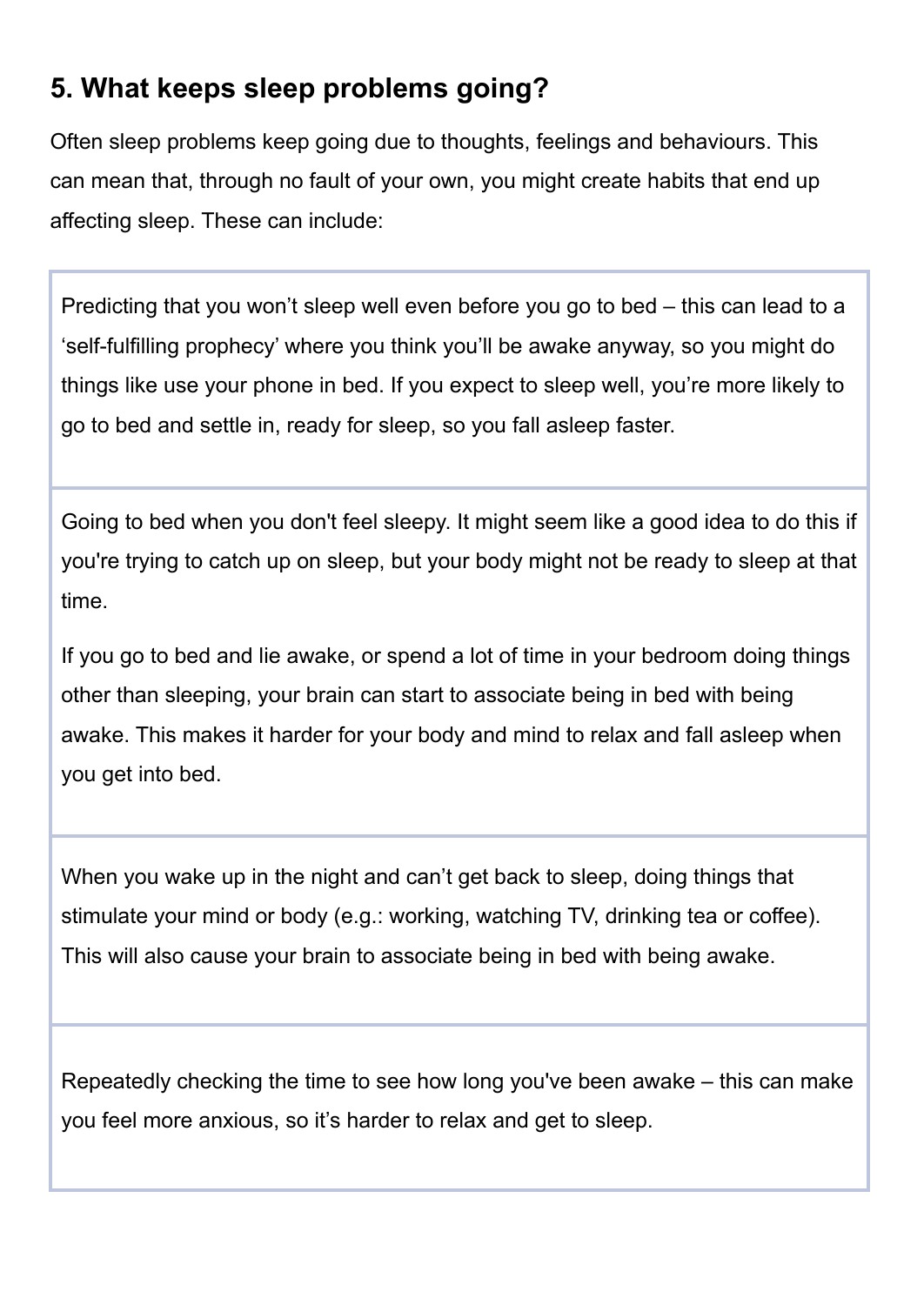Many people start worrying about being tired the next day, being late for work or school, or other possible effects of a bad night's sleep. This worry can make it harder to sleep.

Thinking about current work projects or big events in your life – even if the topic is positive, thinking and making plans stimulates your mind and can keep you awake.

Taking naps or trying to catch up on sleep – this can confuse your mind and body, and make it harder to get into a good routine for sleep.

# **6. Activity 1 - understanding your sleep problems**

Based on the examples in the previous section, think about what you might be doing or thinking that could be affecting your sleep.

Fill in the infographic to get an idea of how thoughts, feelings, and behaviours can keep sleep problems going.

The text you enter will be saved as long as you're using the guide, but it won't be sent anywhere.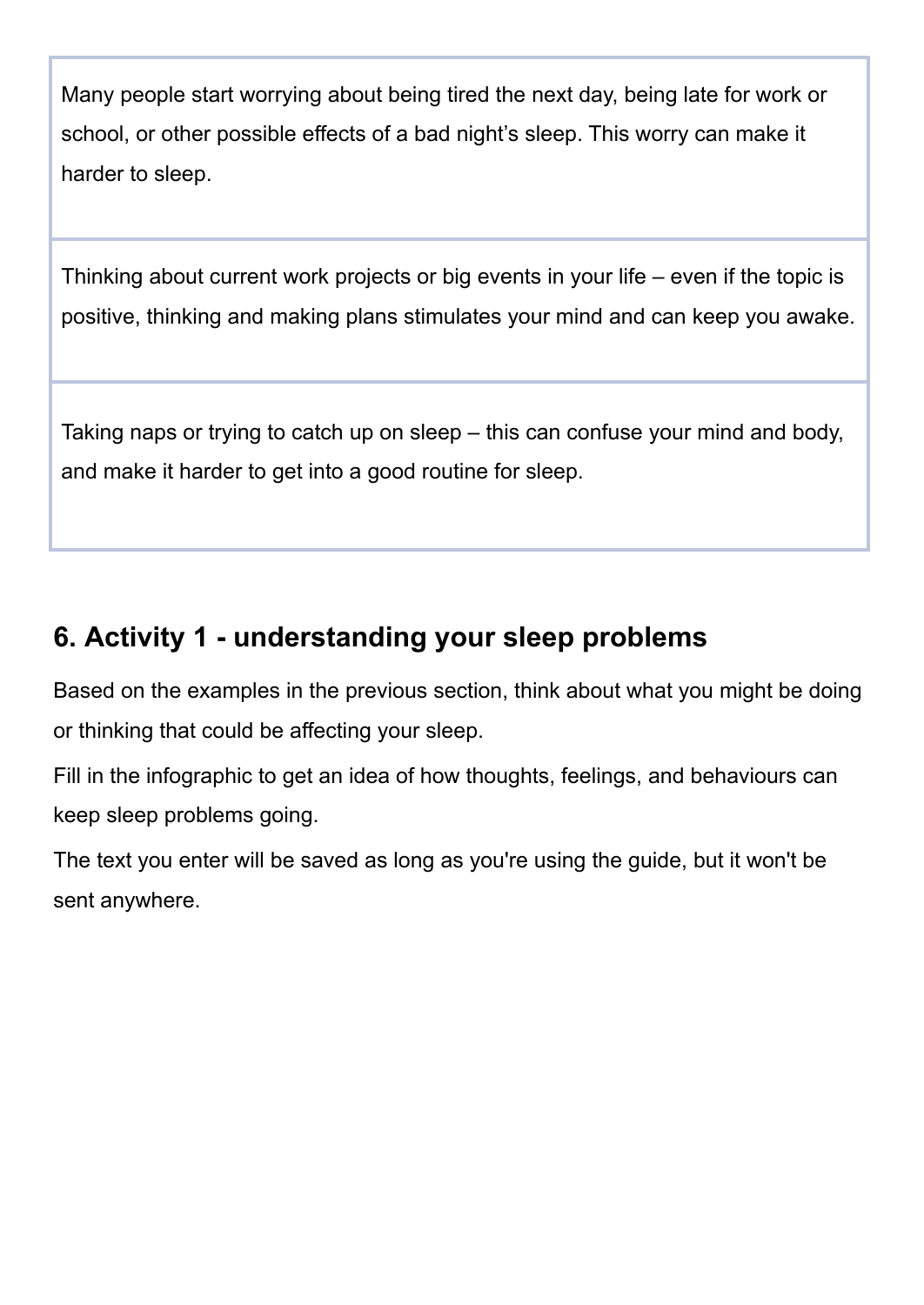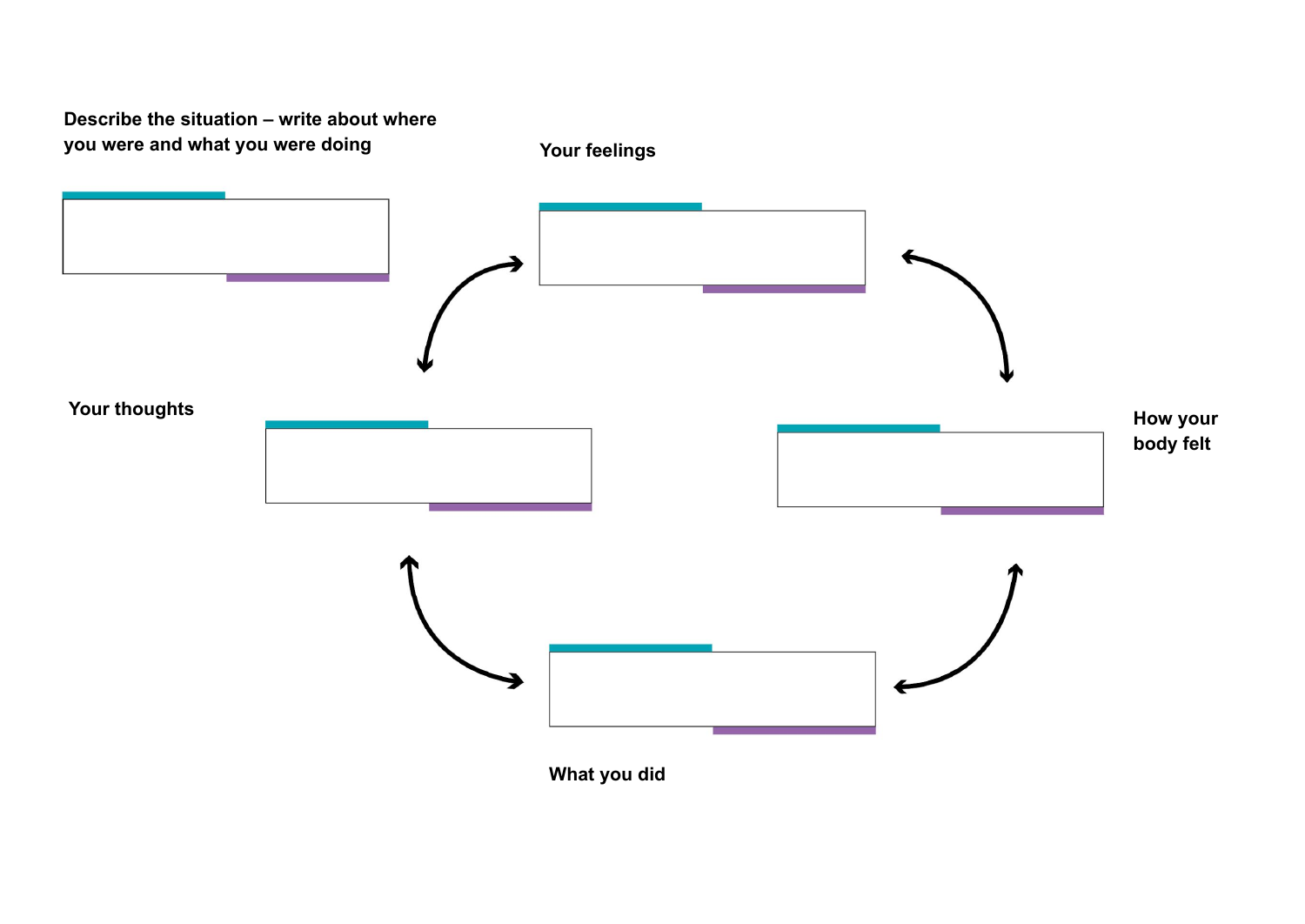# **7. Improving your sleep**

There are a lot of options for improving your sleep, and many of them are very easy to put in place.

## **Developing a sleep/wake routine**

Creating a routine for your day that works for you is a big step in improving your sleep.

#### **In the morning**

Create a 'start the day well' routine that includes getting up at the same time every day. This tells your body that it's time to wake up.

It could include:

- a meditation or some gentle stretching
- showering and brushing your teeth
- getting dressed
- eating breakfast
- making a plan for the day

You could also include things like walking the dog, listening to music that makes you feel more awake, or daily tasks like taking medications. Going outside can be particularly helpful as exposure to light tells the brain that it's time to wake up.

If you have trouble getting up in the morning, set your alarm. Decide how long you will lie in bed after your alarm goes off and stick to it. It can help to put your alarm on the other side of the room, so you have to get up to switch it off.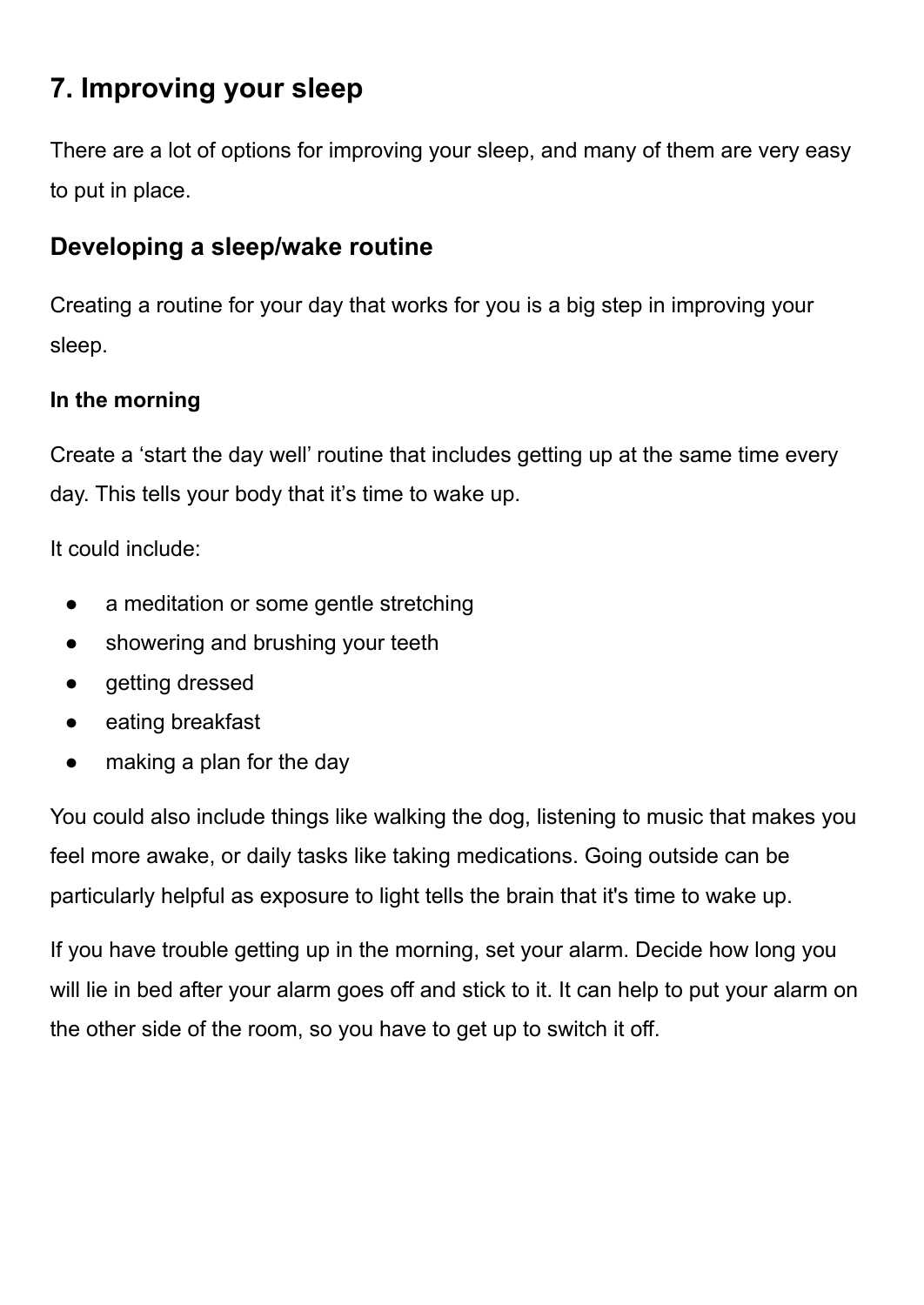## **In the afternoon**

A good afternoon routine will help set you up for a relaxing evening and a good night's sleep.

Your routine could include:

- eating lunch (follow your health professional's advice if necessary for medications, weight management etc.)
- some sort of exercise in the afternoon or early evening, like a walk, yoga session, or class at the gym

### **In the evening**

Create an 'end the day well' routine that helps your body and mind relax and prepare for sleep.

Your routine could include:

- eating dinner (follow your health professional's advice if necessary)
- taking a bath or shower and brushing your teeth
- changing into your sleepwear
- taking any medications you need to take at night
- a regular bedtime but remember, don't go to bed if you don't feel sleepy
- noting down anything you have to remember for the next day
- listening to the radio or a podcast
- reading a book
- meditation
- doing a relaxation exercise
- doing some gentle stretching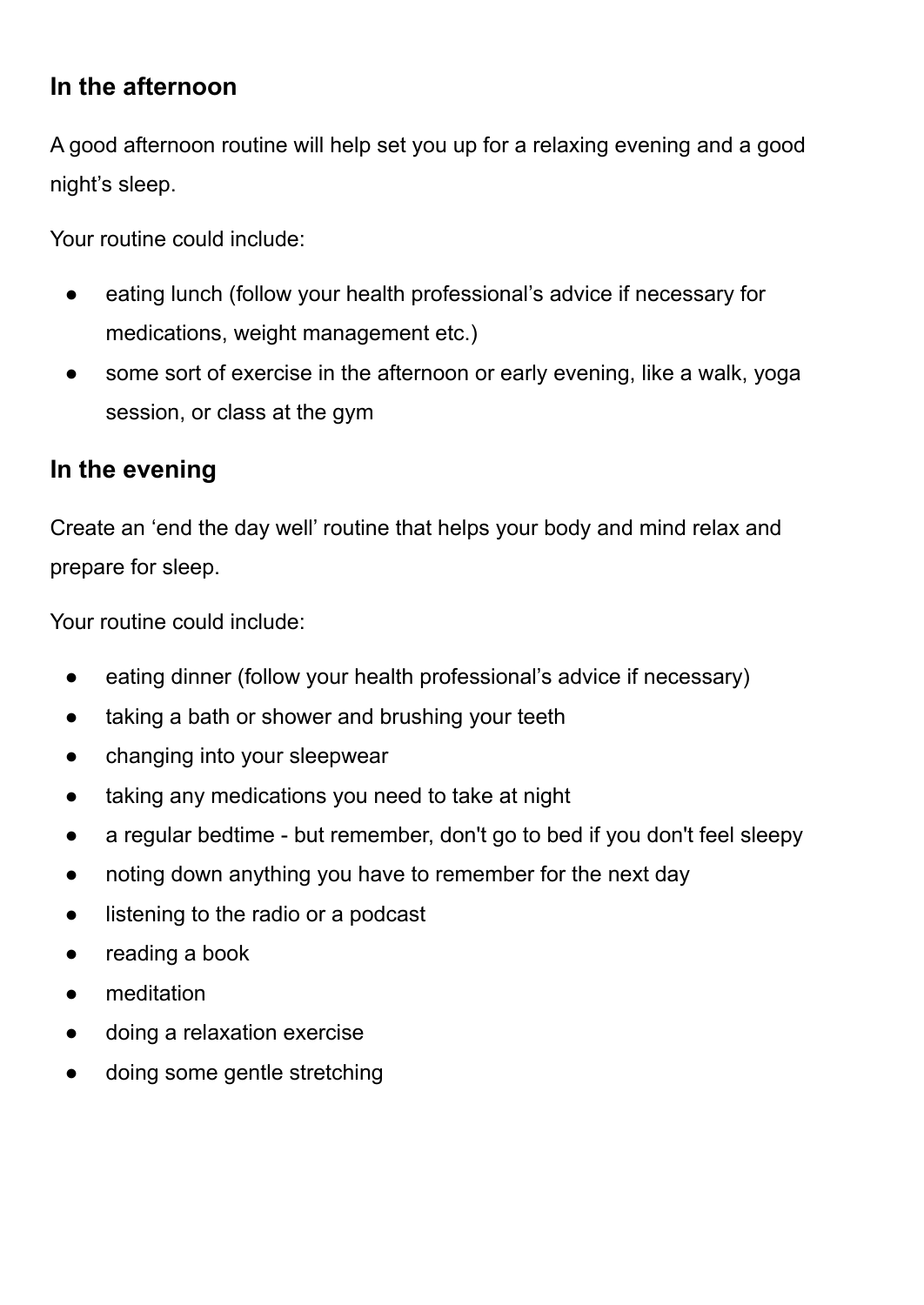# **Things that can interfere with a good routine**

There are a few habits that can get in the way of good sleep, so it's important to keep them out of your routine.

Your routine shouldn't include:

- work or study in the evening avoid doing anything like this for at least an hour and a half before you start your bedtime routine
- thinking about work or tasks you have to finish for the next day try to think of bedtime as a chance to clear your mind and put aside responsibilities until the morning
- naps avoid napping if you can, because it can make it harder for you to sleep at night
- exercise too late in the day try not to exercise too close to bedtime, as you might find it wakes up your body and mind too much for you to fall asleep easily
- $\bullet$  too much caffeine avoid coffee, tea, and other caffeinated drinks within 6 hours of when you're planning to go to bed
- alcohol too close to bedtime  $-$  avoid alcohol in the 4 hours before your 'end the day well' routine begins
- anything that will make you feel alert or upset in the evening, like watching a scary film or starting a stressful task
- $\bullet$  extra light right before you go to bed in the hour before you try to go to sleep, stay away from bright lights in your home and especially avoid blue-tinted light from TVs, phones, computers, gaming consoles, or tablets
- staying in bed if you can't sleep if you go to bed at your bedtime but can't fall asleep after 15 minutes, get up and do something relaxing until you begin to feel sleepy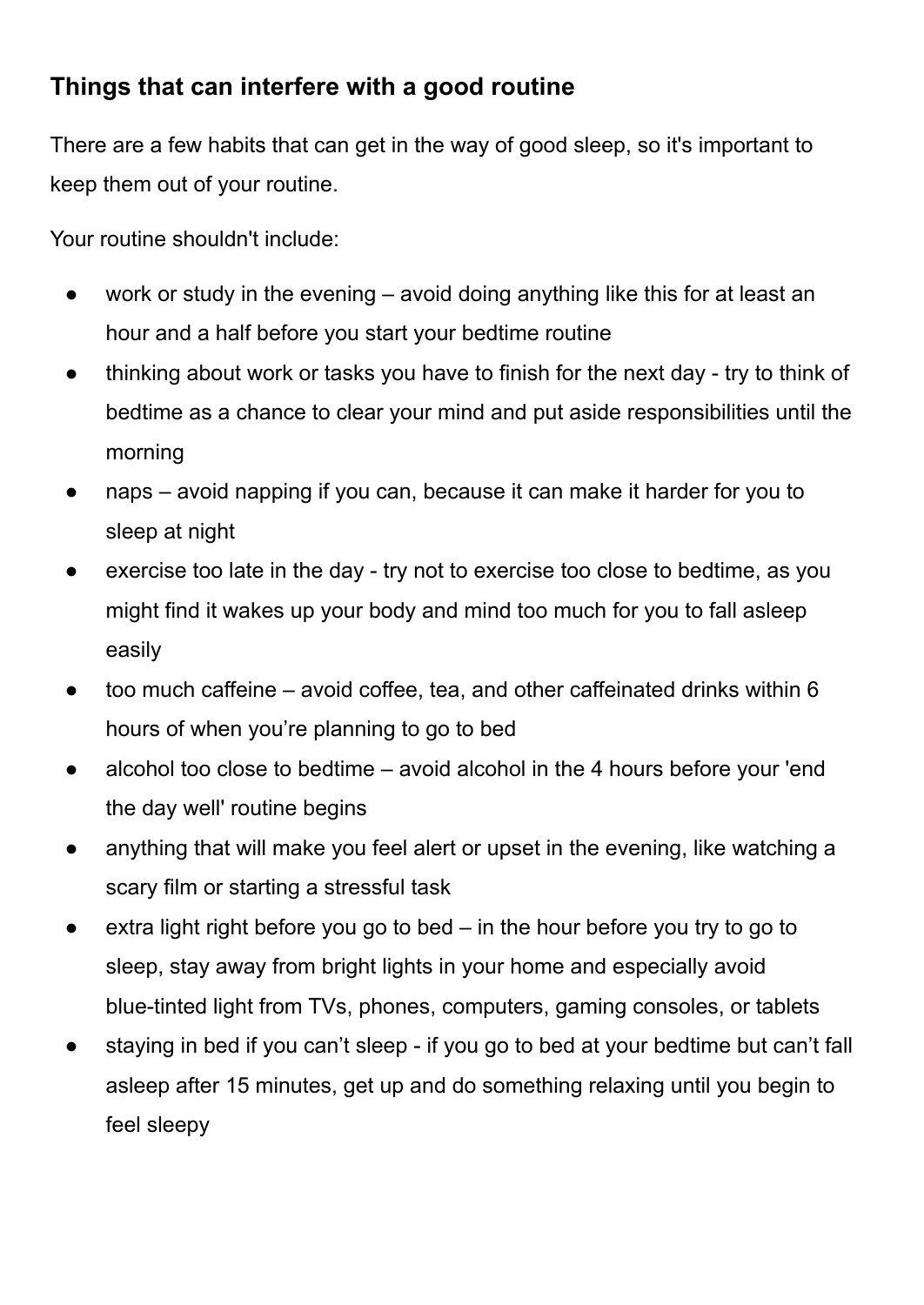If you must nap, make sure your nap is finished by mid-afternoon (3pm at the latest) and try to only nap for 20 minutes at most. If you're used to napping for a long time, or having lots of naps, cut down gradually. Start by reducing the length of your naps and cutting out naps later in the day.

For help developing a routine, you can [visit The Sleep C](https://thesleepcharity.org.uk/)harity's website. There are resources, including planners and diaries, to help you develop sleep routines that fit in with your life.

# **8. Making sure you get a good night's sleep**

There are a number of different things you can do to make sure your routine works. Try out the tips below to help you get to sleep, stay asleep, and wake up feeling rested.

# **Your environment**

It helps to set up your sleeping space so it's as comfortable and relaxing as possible.

#### **Bedroom**

You can try arranging your bedroom in a way that you find comforting and soothing. It'll help if you can try to avoid having mess or clutter in the room.

### **Bed**

It can help to make your bed as comfortable as possible - for example, making sure you have clean bedding that's washed and changed regularly. You could also try using a lavender-scented pillow spray or diffuser.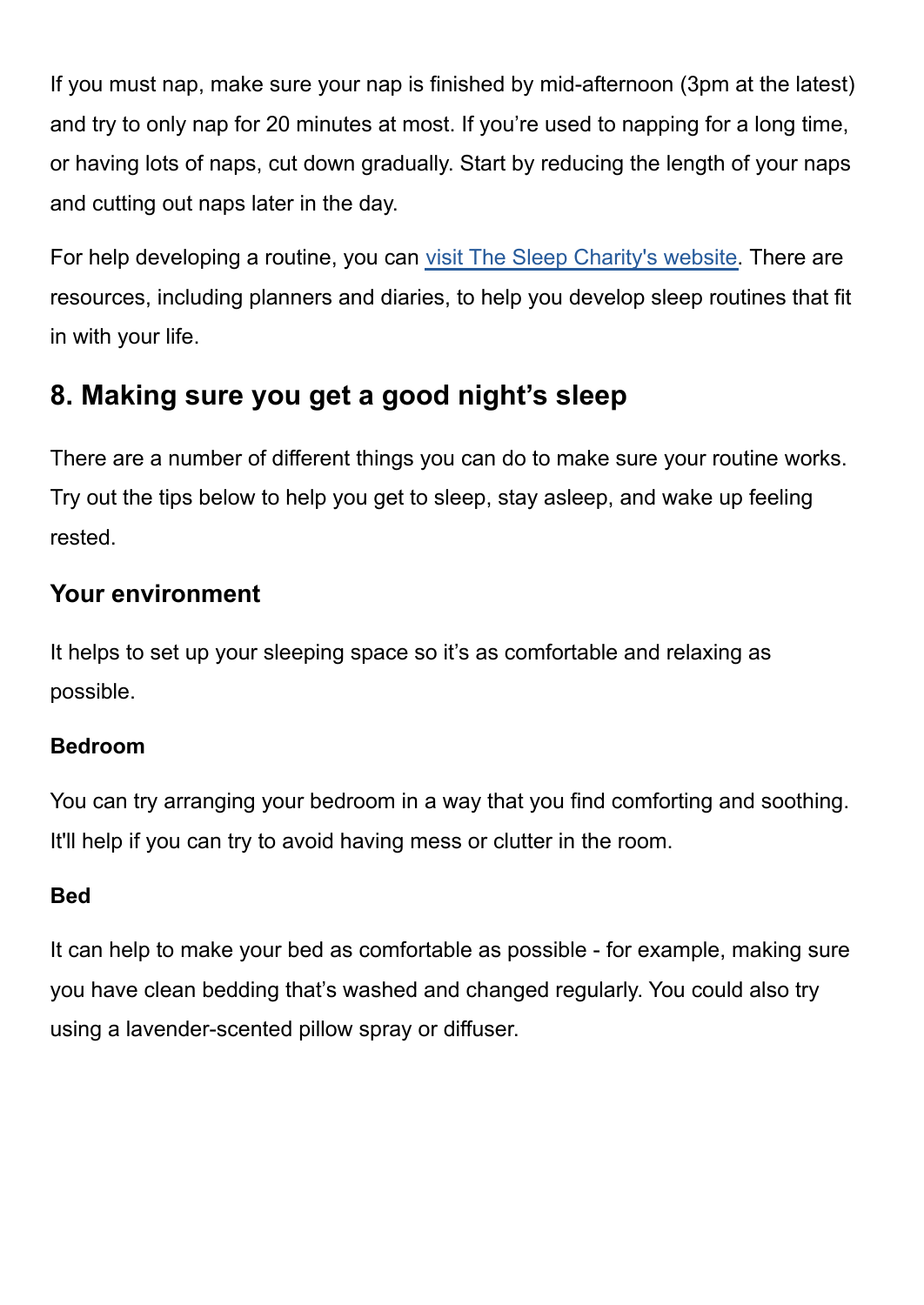### **Light**

Many people find it helpful to keep their bedroom as dark as possible, using curtains or blinds to block out any outside light. You might find blackout curtains or an eye mask useful.

Alternatively, you could use a nightlight to help you feel calm if sleeping in the dark is uncomfortable.

It's best to avoid having a TV or computer in your bedroom. If you do have a TV in the room, you should turn it off while you're trying to sleep.

If you think you'll be tempted to lie awake in bed and use your phone, or keep checking the time on it if you're struggling to sleep, it's a good idea to keep the phone out of reach.

#### **Sound**

Try to keep your room as quiet as you can. If there's noise coming into the bedroom, wearing earplugs might be helpful.

You could also put on some gentle background music or sounds to help you feel calm, but don't use the TV for this.

#### **Temperature**

Keeping your room at a comfortable temperature is very helpful when it comes to dropping off and staying asleep. It's best to keep your bedroom quite cool and your bed quite warm – for example, you might like to sleep with the window open, but use a heavy duvet.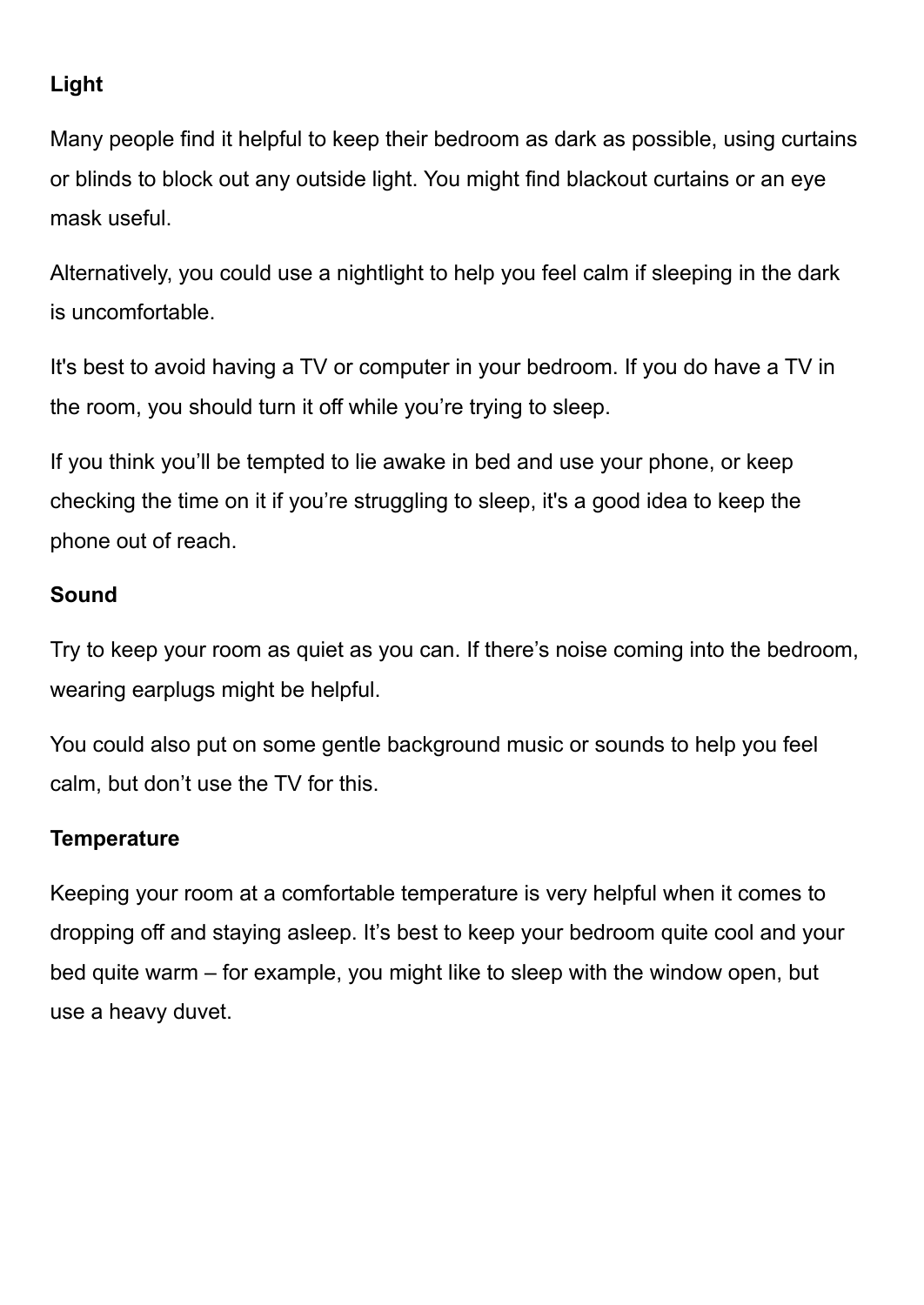## **Changes to your routine or environment**

While it's important to maintain a good routine and environment, remember that you can still get a good night's sleep if something changes. Travelling, changes to your work schedule, family responsibilities, and many other considerations can interrupt your routine or change your environment.

The important thing to remember is that this routine and these recommended changes to your sleep environment are there to teach your mind and body how to get a good night's sleep. You aren't dependent on them to sleep well. In time, you might find you don't even need the routine, or to use tools like sleep masks and earplugs.

Do your best to stick with the routine and keep your environment restful, but remember that you can get a good night's sleep even if everything isn't perfect. Once your body and mind have adjusted to better sleeping habits, you'll find it much easier to stay consistently well-rested.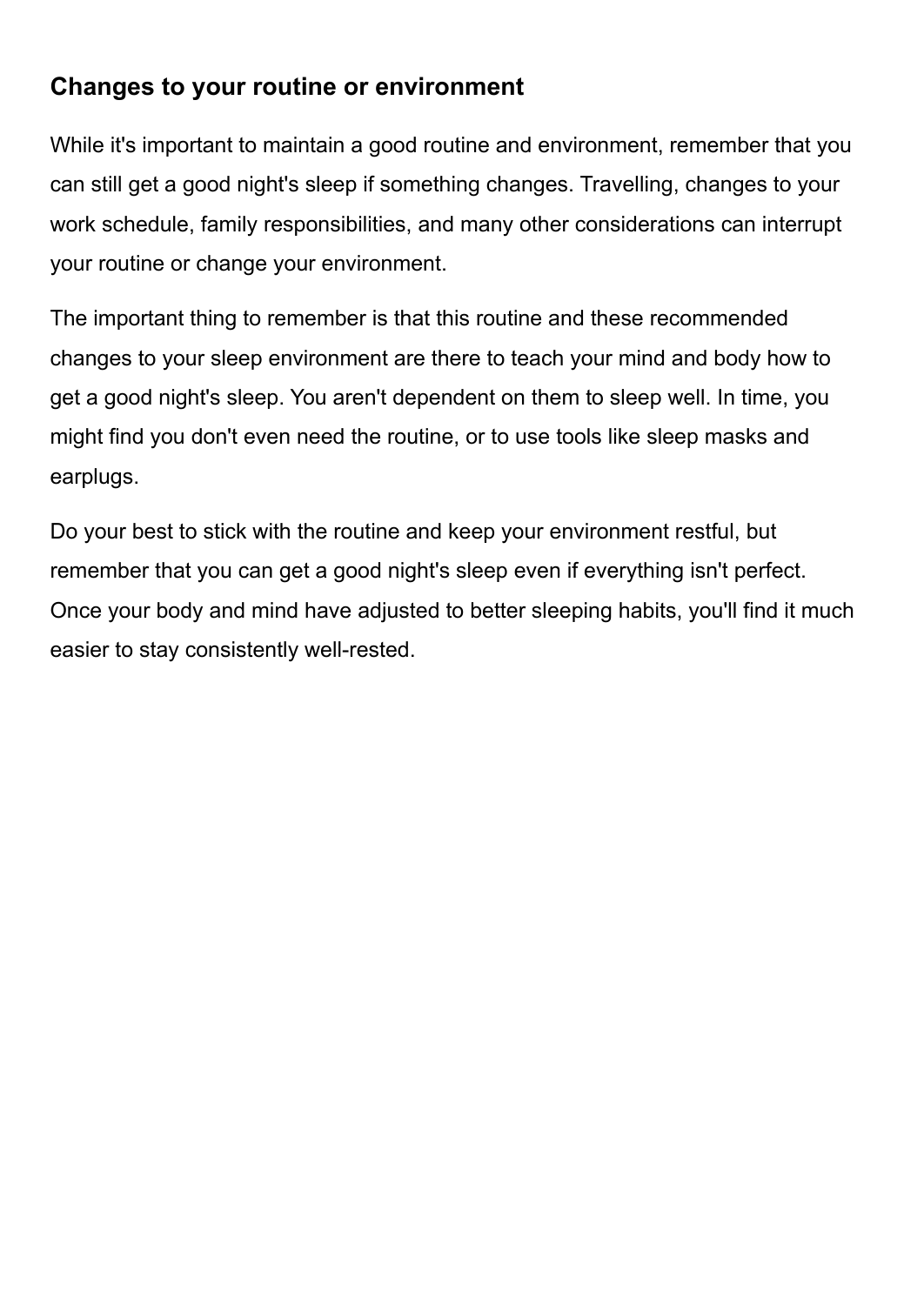# **9. Waking up and nightmares**

Sometimes the hard part isn't getting to sleep, but staying asleep and waking up at the right time for your sleep cycle. These tips will help you fall asleep again after your sleep has been disrupted.

## **What to do if you wake up in the night**

- 1. Remember it's normal to wake up during the night. Telling yourself that it's normal and not something to worry about can help with feeling frustrated, upset, or stressed about waking up.
- 2. Try using a relaxation exercise or meditation you can find some here, and there's more information on relaxation later in the guide.
- 3. If you're still awake after about 20 minutes, get up for a while. Try doing something peaceful, like making a cup of herbal tea, reading a calming book, or listening to soothing music.
- 4. Don't watch TV or do anything else that makes you feel awake. When you start to feel sleepy again, go back to bed.

Repeat these steps as many times as you need to during the night – this will teach your brain that bed is for sleeping, not lying awake.

It's possible that waking up frequently in the night could be related to a health issue. If you're experiencing other symptoms, or you feel concerned, visit your GP. You can find a local GP in [Scotland's Service Directory.](https://www.nhsinform.scot/scotlands-service-directory/gp-practices)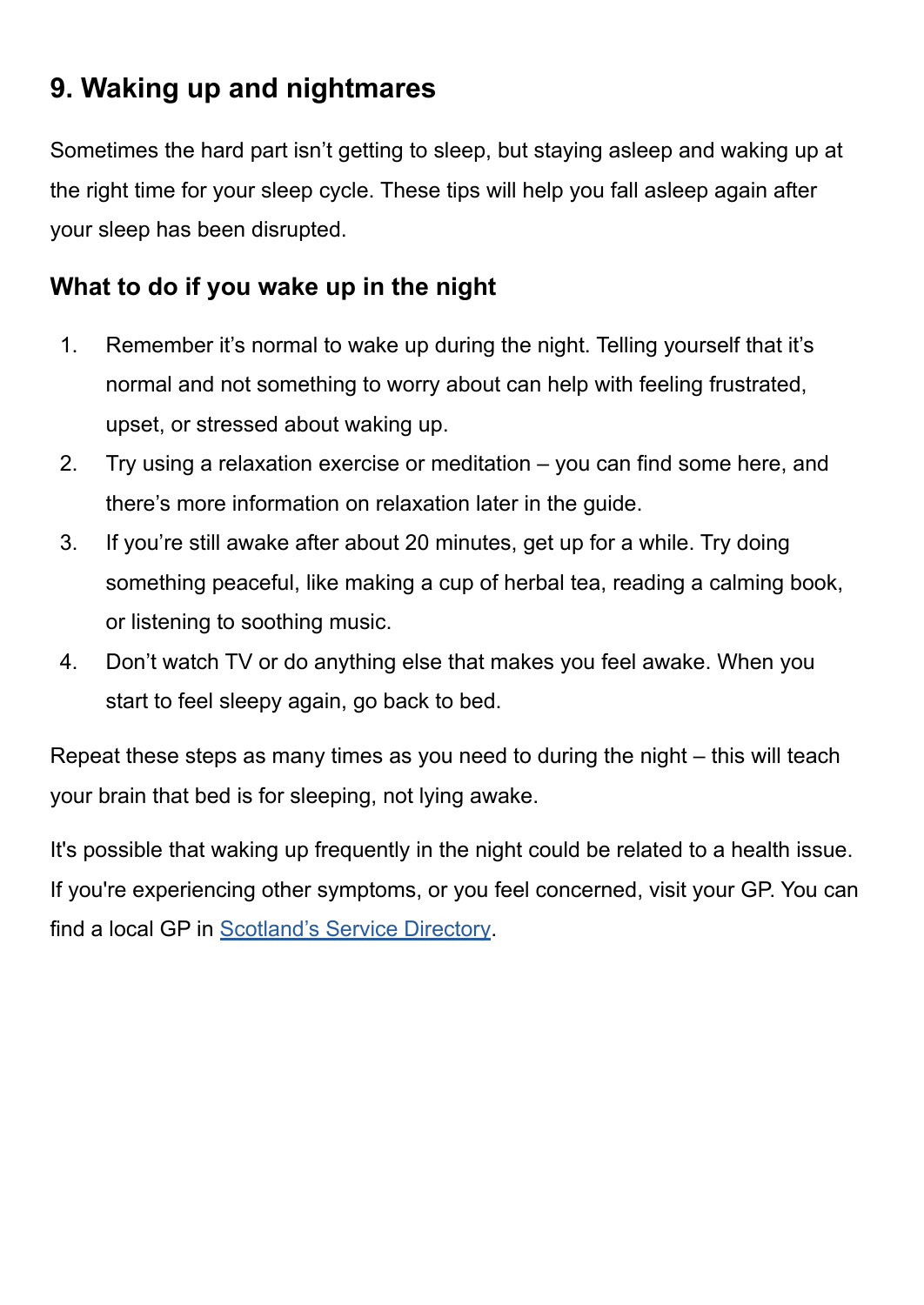# **What to do if you have a nightmare**

- 1. Remind yourself you're at home, and you're safe. Name the objects in your room and in the area of your home (e.g. wardrobe, lamp, bus stop). Look out the window if that helps you feel connected to reality.
- 2. Try thinking of a different ending for your dream one where everything turns out okay. Make it funny or silly if you can – for example, you could decide the monster chasing you was trying to give back your wallet that you dropped, and you all end up back at your house having tea and biscuits.

You can also prepare yourself a back-to-reality kit:

- put a fresh damp towel or a spray bottle of water beside your bed to gently refresh your face when you first wake up
- keep a soothing object beside your bed, like a photo or a soft toy
- if there's a smell you particularly like, such as a perfume or essential oil, keep something with that scent by your bed that you can sniff after waking up from a nightmare

If you're experiencing recurring nightmares due to something that has happened in your life, it could help to visit your GP and explore ways of coping. You can find a local GP in [Scotland's Service Directory](https://www.nhsinform.scot/scotlands-service-directory/gp-practices).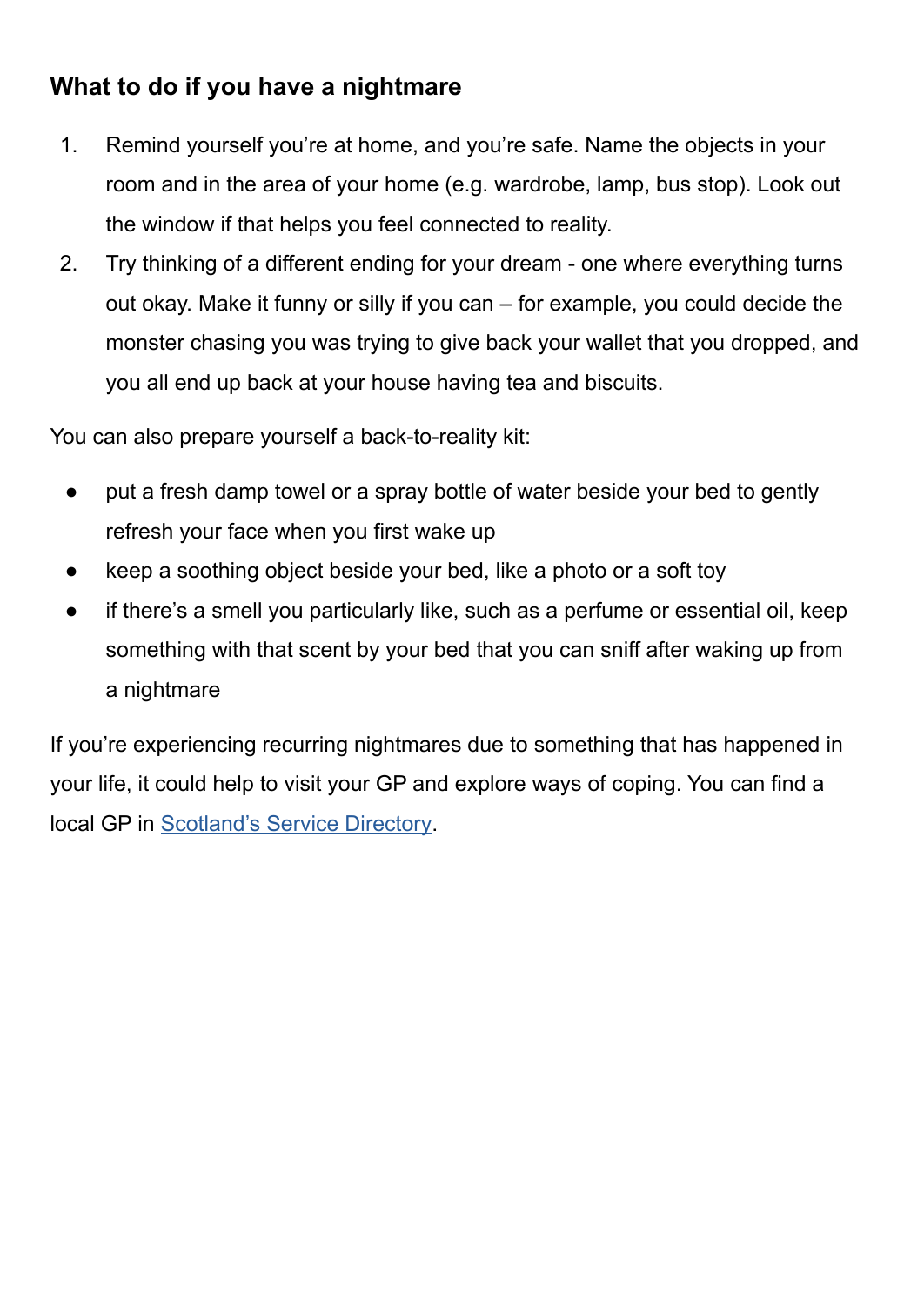# **10. Calming a busy mind**

If you tend to lie awake at night and worry, this can make it difficult for you to fall asleep and stay asleep. One way to relieve this is to set aside 'worry time' – a period during the day when you focus on your worries. This can help reduce the amount of time you spend thinking about them at night.

## **Worry time:**

- 1. Decide a time in the day that's worry time this should last about 10 to 15 minutes.
- 2. Keep a notepad on your bedside table and write down any worries that you think of at night. Remind yourself that you have worry time put aside during the day.
- 3. During the day, once your worry time arrives, let yourself worry about the things you've written in your notepad. You might find it helpful to note down possible solutions or plans while you're focused on your worries.
- 4. Stop as soon as your worry time is finished or earlier, if you run out of worries before the 15 minutes is up. After the 15 minutes are up, go back to writing down any worries for your next worry time.

If you find that you're worrying a lot, [you might find this Anxiety guide helpful](https://www.nhsinform.scot/illnesses-and-conditions/mental-health/mental-health-self-help-guides/anxiety-self-help-guide).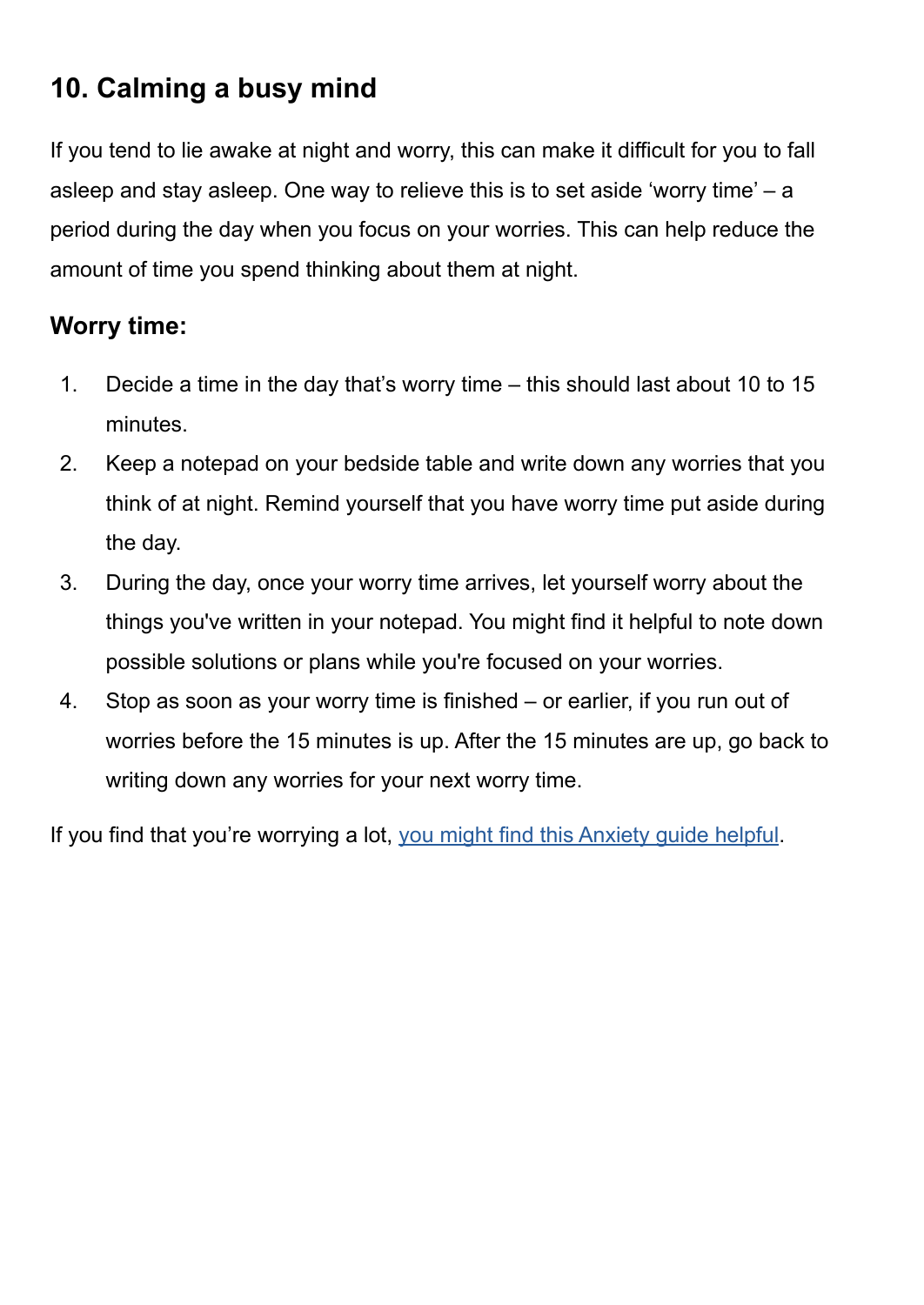## **Relaxation**

If you often have a busy mind, this calming breathing exercise can help when you're trying to drop off to sleep, or get back to sleep if you've woken up in the night. It involves focusing on and slowing down your breathing.

- 1. Get into a comfortable position in bed.
- 2. Try to breathe in a steady rhythm. It can help to picture something steady and repetitive, like waves coming in and going out, or a balloon inflating and deflating.
- 3. You could also count: for example, "in, 1,2,3... out, 1,2,3".
- 4. Repeat the steady breathing for a few minutes.

It's normal for your busy mind to distract you when doing this exercise. Keep practicing and don't feel discouraged. It takes time for your mind to get used to relaxing and focusing like this, and getting distracted doesn't mean you're doing anything incorrectly.

## **Problem solving**

If you have a lot of problems, or one specific problem that's keeping you awake at night, our problem solving guide can help you find a solution.

[Use our Problem solving guide](https://www.nhsinform.scot/illnesses-and-conditions/mental-health/mental-health-self-help-guides/problem-solving-self-help-guide)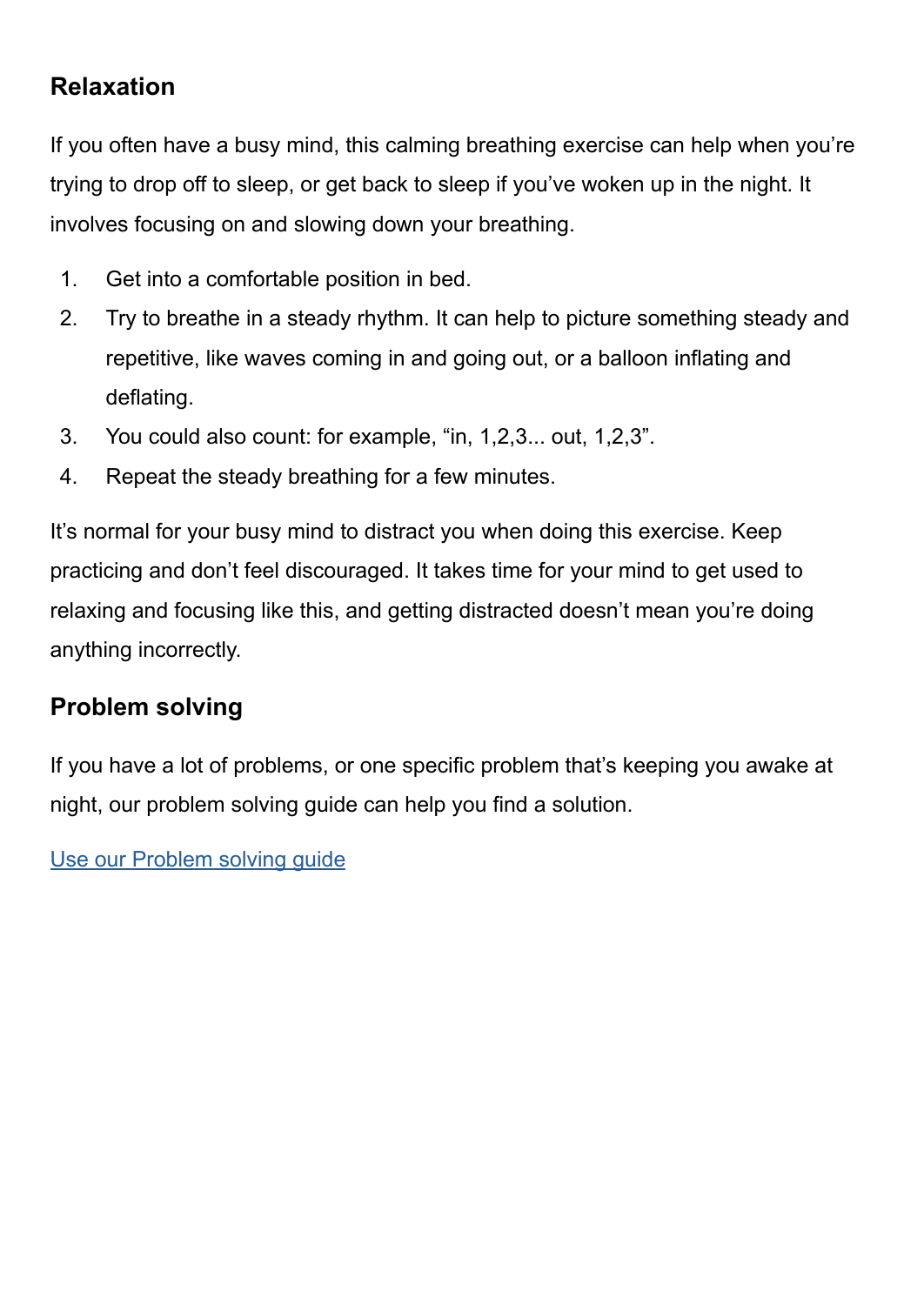# **11. Activity 2 - Challenging unhelpful thoughts**

The aim of this activity is to use the challenging questions below to replace unhelpful thoughts about sleep with thoughts that are more calming. You can use the thoughts you wrote down in Activity 1 as a starting point.

You'll also be able to record how much your worry reduces, so you can see the process working.

Complete the table below to challenge your unhelpful thoughts.

# **1. What's the situation? You could write who is there, what you're doing, and when and where it's taking place.**

For example: "Lying in bed thinking about a project I'm doing at work."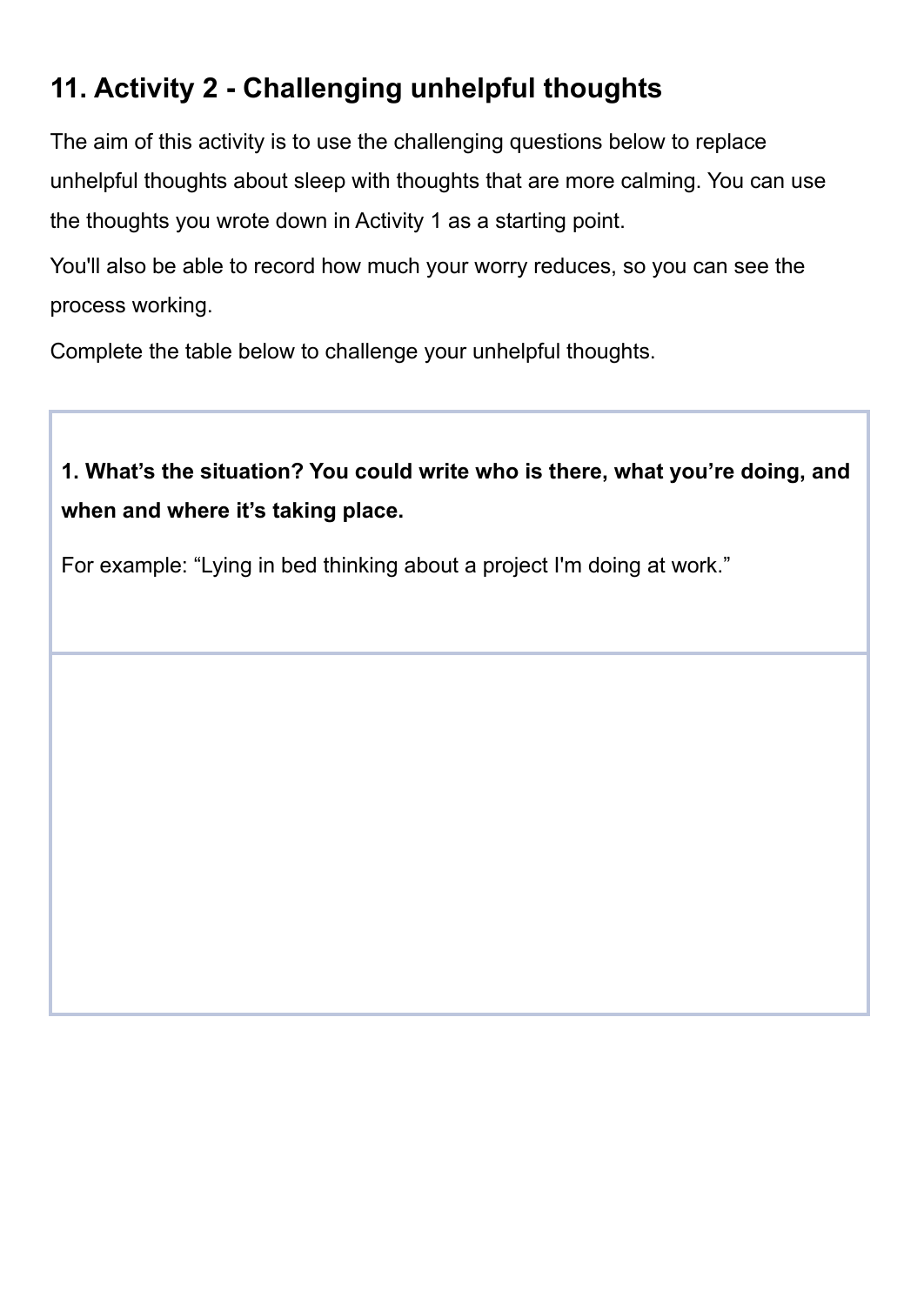**2. What are you feeling? You could write how you feel and rate how strong your feelings are, from 0% to 100%.**

For example: "Frustrated – 90%."

# **3. Unhelpful thought**

For example: "I'm going to be so tired tomorrow I won't get anything done."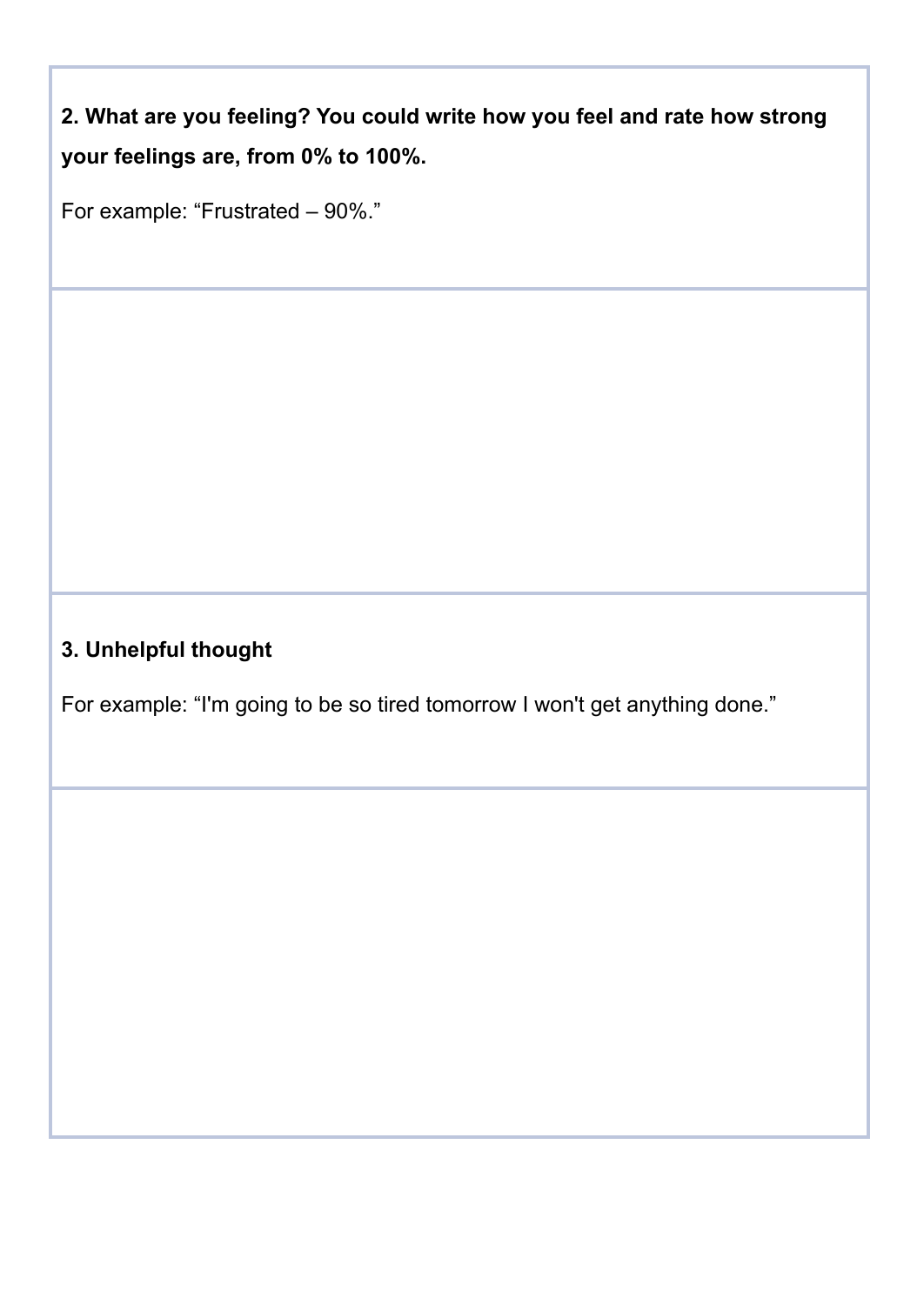### **4. Evidence for and against the unhelpful thought**

For example: "I'm probably going to be tired tomorrow. But I've gone to work without having had a full night's sleep before, and I've still gotten plenty of work done."

### **5. Is there a different way of thinking about the situation?**

For example: "I will get some sleep after a while, and maybe tomorrow will be a bit difficult, but I'll be okay at work."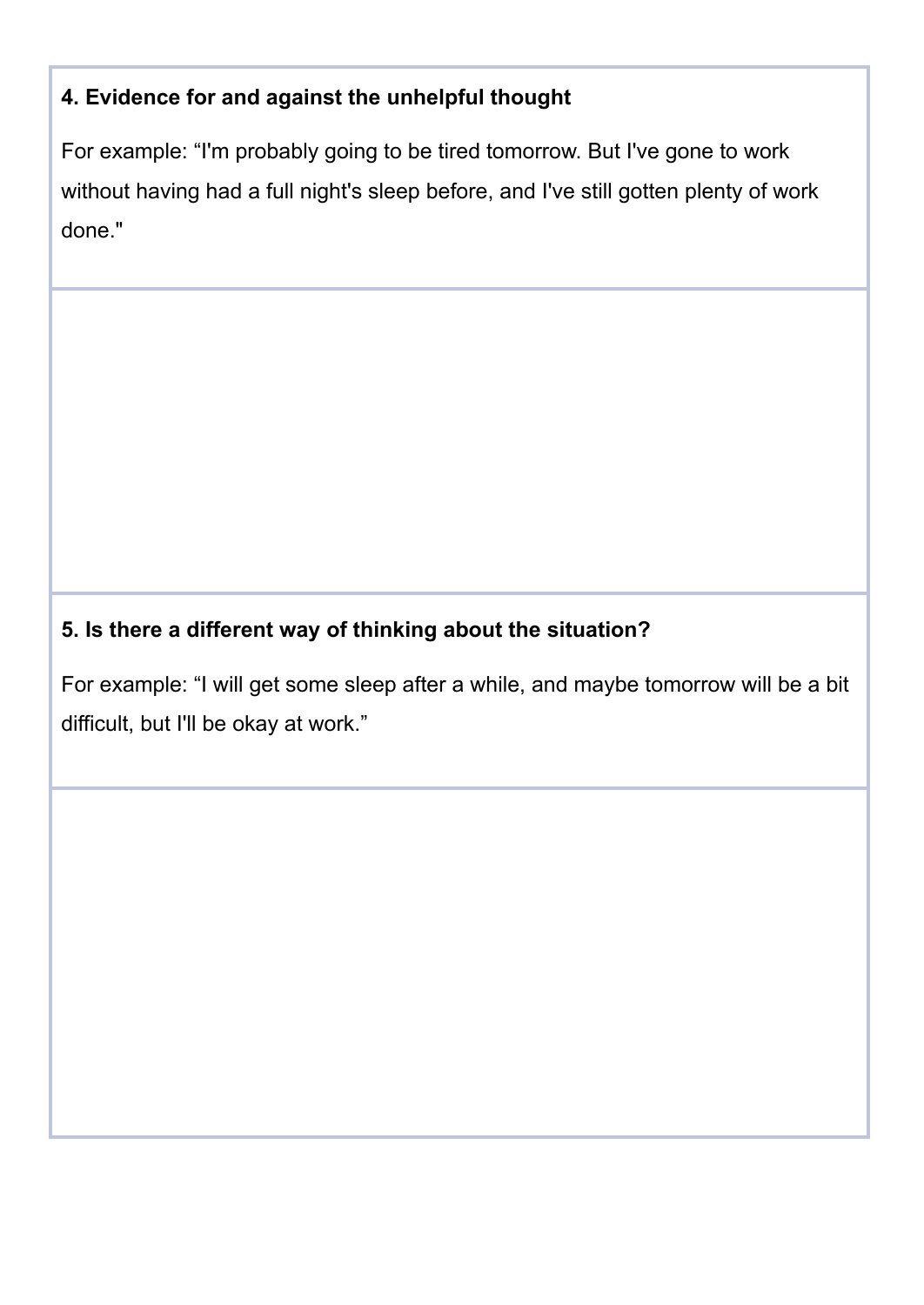**6. After you've written the alternative thought, rate how much you believe in the thought from 0% to 100%.**

For example: "I believe in this thought 60%."

**7. Rate how strong your feelings are now, from 0% to 100%.**

For example: "Frustrated - 50%."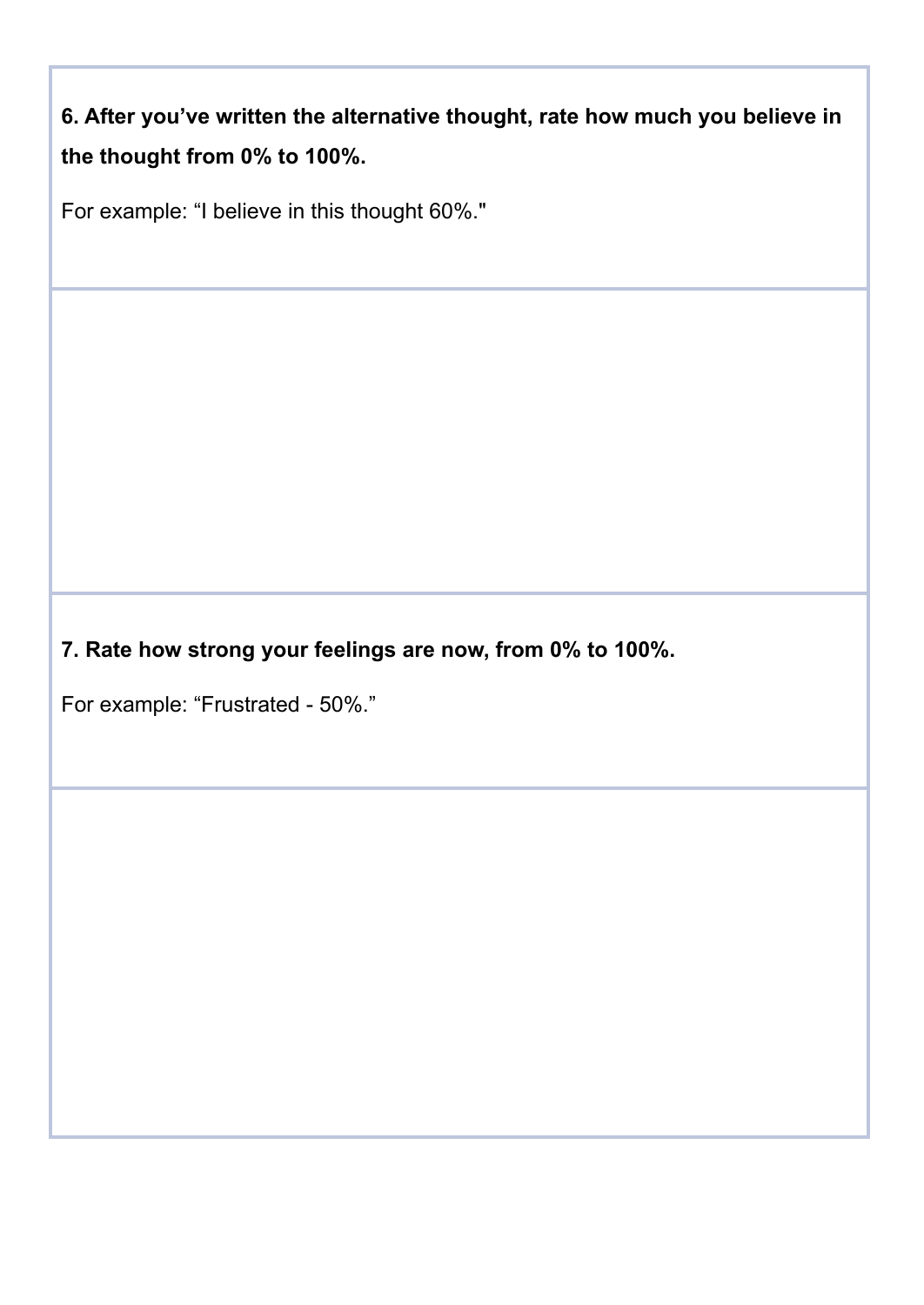# **12. Calming a restless body**

If your body feels tense or restless, or you find yourself tossing and turning when you're trying to sleep, progressive muscle relaxation can help calm your body and mind.

## **Progressive muscle relaxation**

Lie on your back and get comfortable. If you have lower back issues, it can help to put a pillow under your knees.

This exercise uses your whole body, but if there's a body part that is painful you can miss it out – this exercise isn't about making you feel uncomfortable or increasing your pain.

Go through each part of your body – we recommend doing it in this order:

- 1. Right hand and arm
- 2. Left hand and arm
- 3. Right leg and foot
- 4. Left leg and foot
- 5. Stomach
- 6. Chest
- 7. Back muscles
- 8. Shoulders
- 9. Neck and throat
- 10. Face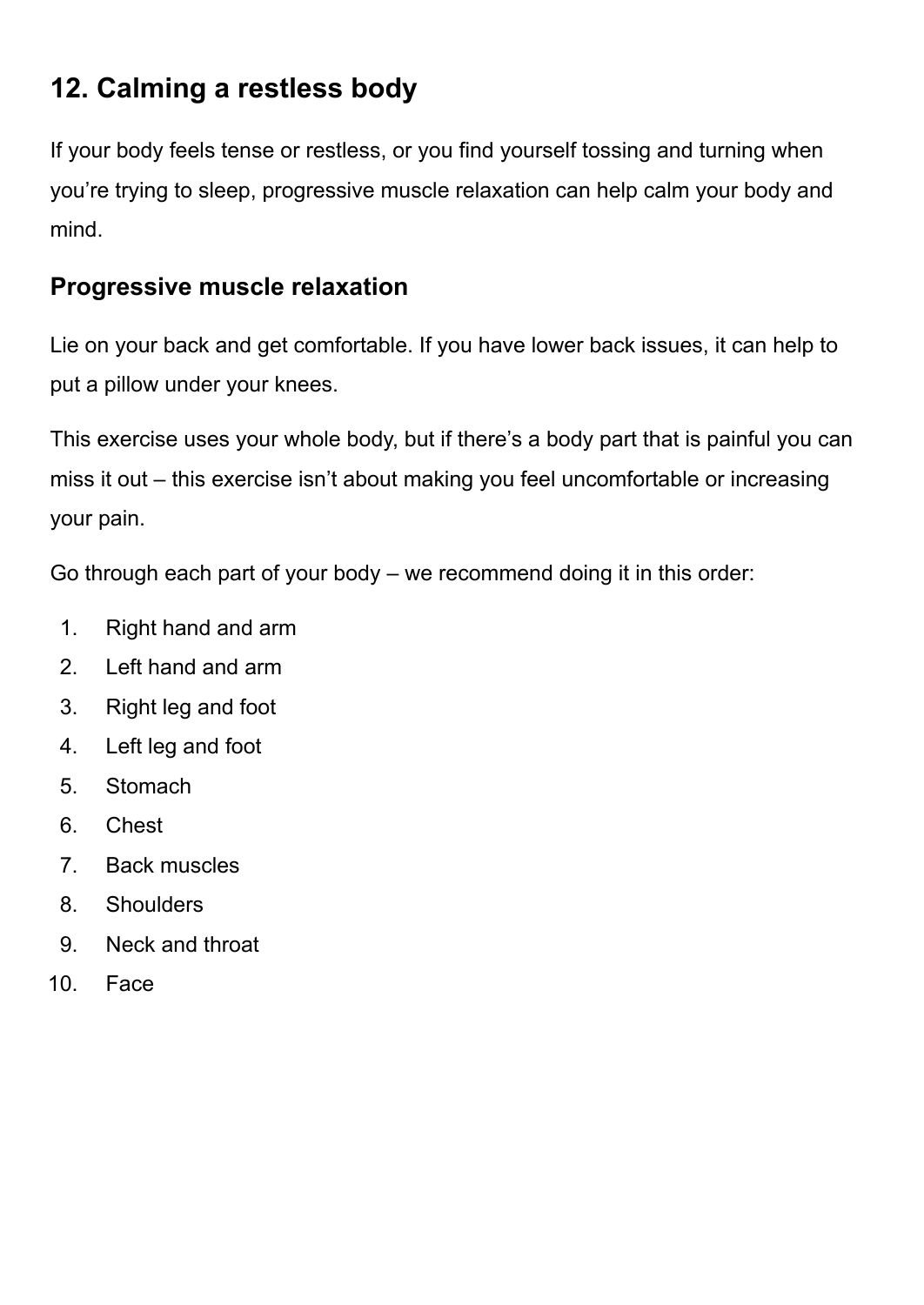Follow these steps:

- 1. Tense up your right hand and arm and hold it for a few seconds as you breathe in.
- 2. Release the tension as you breathe out.
- 3. Do this for each body part.
- 4. Next, lightly tense up your right hand and arm as you breathe in, with just enough tension to notice.
- 5. Release the tension as you breathe out.
- 6. Do this for each body part.
- 7. Finally, focus on each body part in turn and concentrate on just releasing it while you breathe normally. This can help you release any final tension in your body.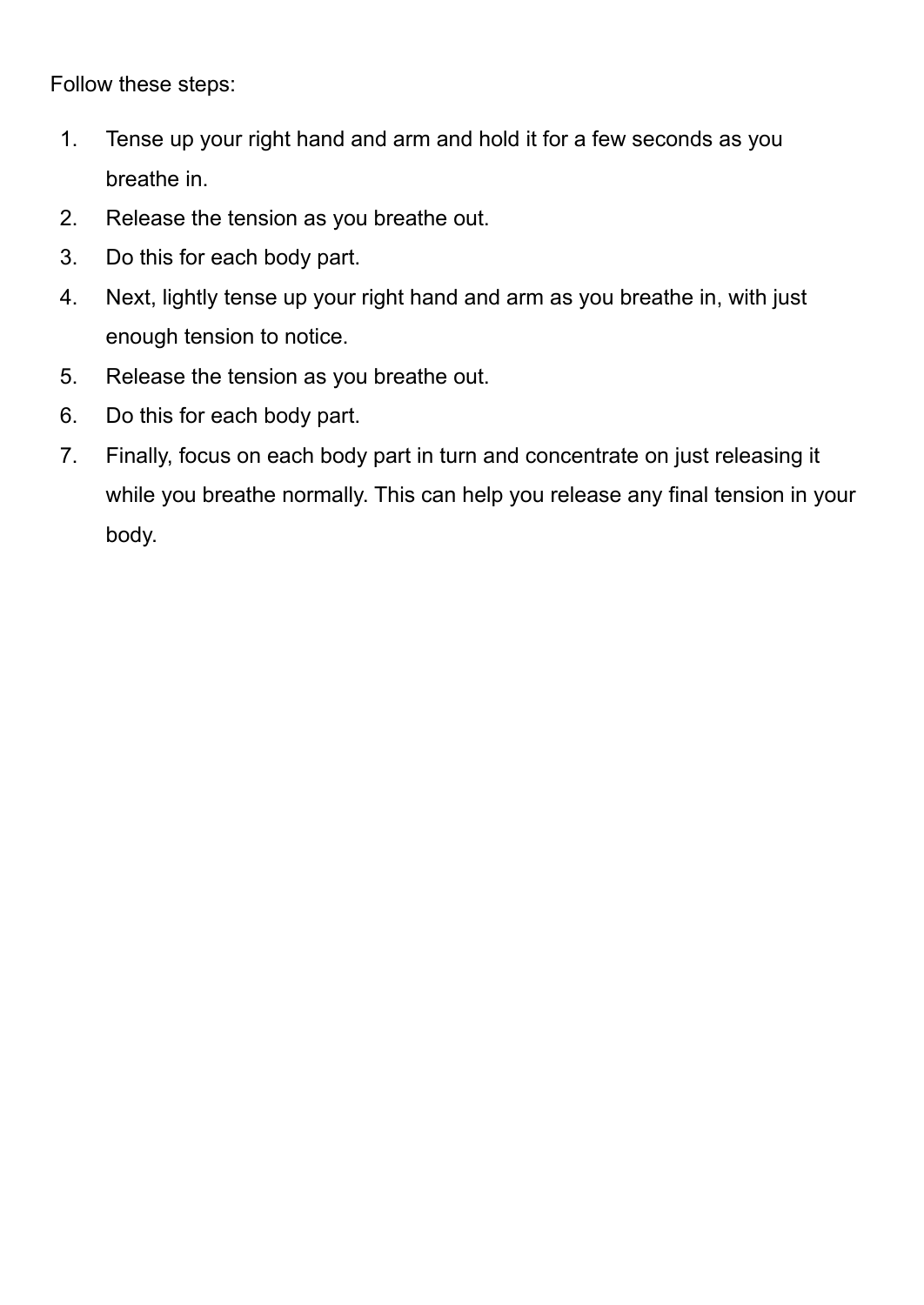# **13. Looking after yourself**

Often people don't realise how much their lifestyle in general can affect sleep. Some habits can be unhealthy for the body and mind, and that has a negative impact on your sleep.

It can be difficult to overcome these habits, but making an effort to replace unhelpful parts of your lifestyle with positive habits can improve your sleep.

The tips below will help you to get started and find information, help and support in the long term.

# **Alcohol**

People often drink alcohol to help them drop off. However, alcohol can actually interfere with the quality of sleep. Drinking alcohol makes it harder to settle into a good sleep cycle, as your body is working to process the alcohol and get it out of your body.

If you're having a drink, try to keep your consumption within the [recommended](https://www.nhsinform.scot/healthy-living/alcohol/how-does-my-drinking-add-up) [guidelines](https://www.nhsinform.scot/healthy-living/alcohol/how-does-my-drinking-add-up). Remember that on average, it takes an hour for your body to process 1 unit of alcohol - although that time can vary depending on a number of factors, such as your weight and age. This means it makes sense to leave some time between having your last drink of the evening and going to bed.

If you're regularly drinking more than the recommended guidelines, or you're concerned about your alcohol use, there is help available. Many people find themselves drinking alcohol to try to cope with low mood, anxiety, or other mental health issues. [Our resources on alcohol offer more information and help](https://www.nhsinform.scot/healthy-living/alcohol).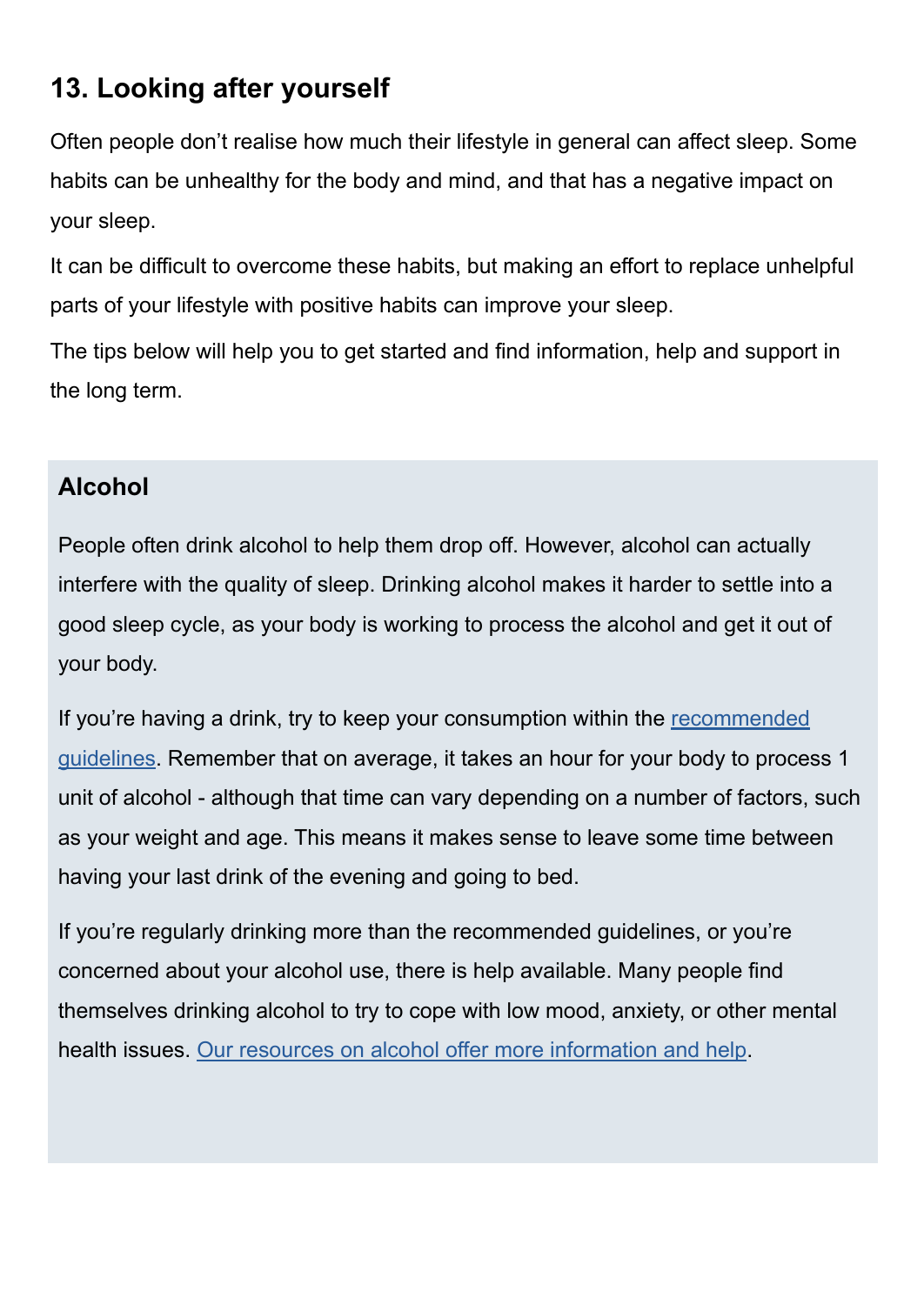### **Smoking and nicotine**

Tobacco and nicotine replacement products contain ingredients that act as a stimulant. Even if smoking or using other nicotine products makes you feel calmer at first, it can keep you awake at night and make it harder to stay asleep.

If you'd like to stop smoking or cut down on your nicotine consumption, there's a lot of help available. [Read about stopping smoking and how to find support.](https://www.nhsinform.scot/healthy-living/stopping-smoking)

### **Substance use**

Many people use substances to help them sleep, or to cope with difficult thoughts and feelings. Often these are illegal drugs, like cannabis or heroin. However, many people use prescription drugs like painkillers in a way that isn't recommended by a doctor, whether they've been prescribed to them personally or bought elsewhere.

Some drugs have a stimulant effect, so they can make it harder to sleep. Others, even if they make you feel relaxed and sleepy, can get less effective over time so you need to use more.

Help is available if you're struggling with either illegal drug use or prescription medicines. Visit the **Scottish Drugs Services Directory** for support in your local area, or talk to your GP.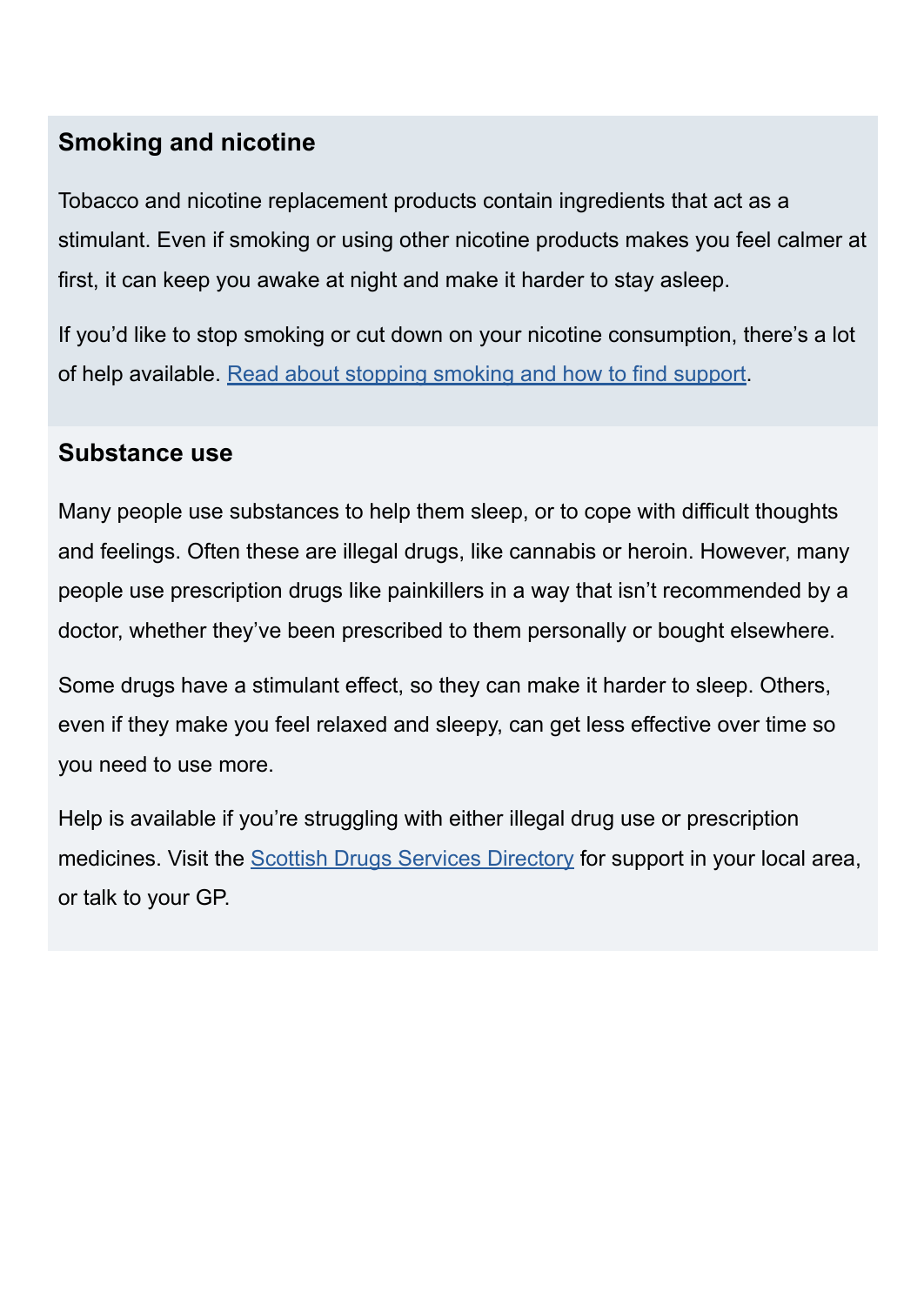### **Healthy eating**

A healthy, balanced diet is very helpful when it comes to sleep. If you stay away from sugary or fatty foods - especially just before bed - you can avoid feeling too alert and awake when you're trying to go to sleep.

Your body is active while it's digesting, which can make it hard to sleep, so it's best not to eat a large meal right before bed. If you're hungry at bedtime try to eat something light so you don't feel too full.

Regular mealtimes with plenty of water can also prevent you feeling hungry or thirsty when you're trying to drop off.

Visit [our pages on healthy eating and nutrition](https://www.nhsinform.scot/healthy-living/food-and-nutrition) for more information and help with meal planning and weight management.

### **Exercise**

Keeping fit and active is good for both physical and mental health. Regular exercise can help you fall asleep faster, and wake up less during the night.

As mentioned earlier in the guide, exercising too close to bedtime sometimes makes it harder to fall asleep because it can make you feel energised. Try to leave yourself plenty of time to wind down after exercise and do your evening routine.

For more information on keeping active, and suggestions about ways to exercise, [visit our Keeping active section.](https://www.nhsinform.scot/healthy-living/keeping-active)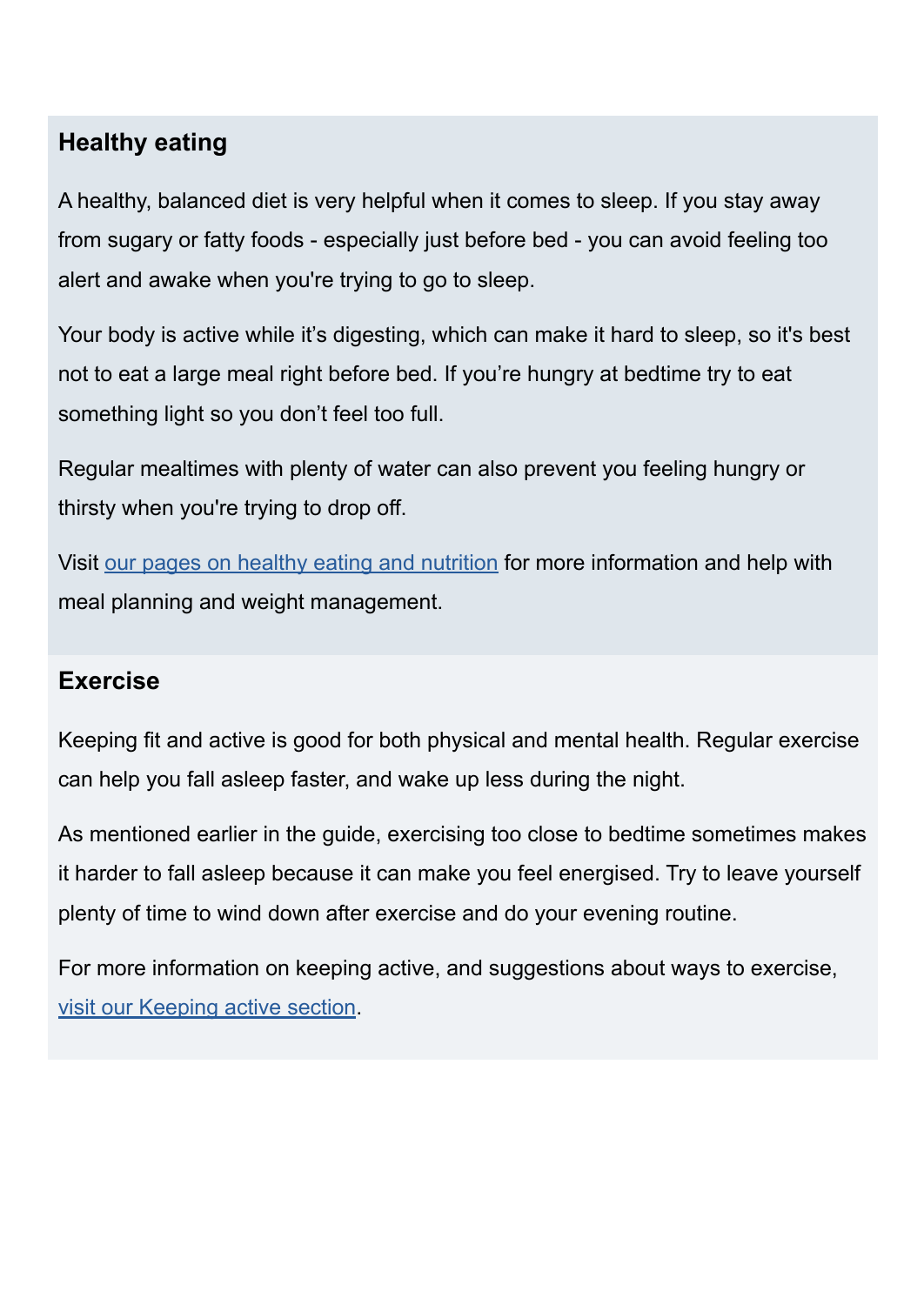# **14. Next steps**

Keep using the techniques you found helpful from this guide – they should continue to benefit you. If there are some things that you didn't find helpful to begin with, stick with them for a few weeks – it can take time to improve your sleep routine and get used to the changes.

## **Further help**

If you're feeling distressed, in a state of despair, suicidal or in need of emotional support you can phone NHS 24 on 111. For an emergency ambulance phone 999.

If you feel you need more help with your mental health, try speaking to your GP, or [search for mental health and wellbeing services in your area](https://www.nhsinform.scot/scotlands-service-directory/health-and-wellbeing-services?sortdir=Asc&svctype=15).

For information and advice when you're feeling down, you can phone [Breathing Space](https://breathingspace.scot/) on 0800 83 85 87.

The Breathing Space phoneline is available:

- 24 hours at weekends (6pm Friday to 6am Monday)
- 6pm to 2am on weekdays (Monday to Thursday)

If you found this guide helpful and would like to do more work like this, [Living Life](https://breathingspace.scot/living-life/) offers a range of structured psychological interventions and therapies to improve mental health and wellbeing. They're open Monday to Friday, from 1pm to 9pm, and you can phone them on 0800 328 9655.